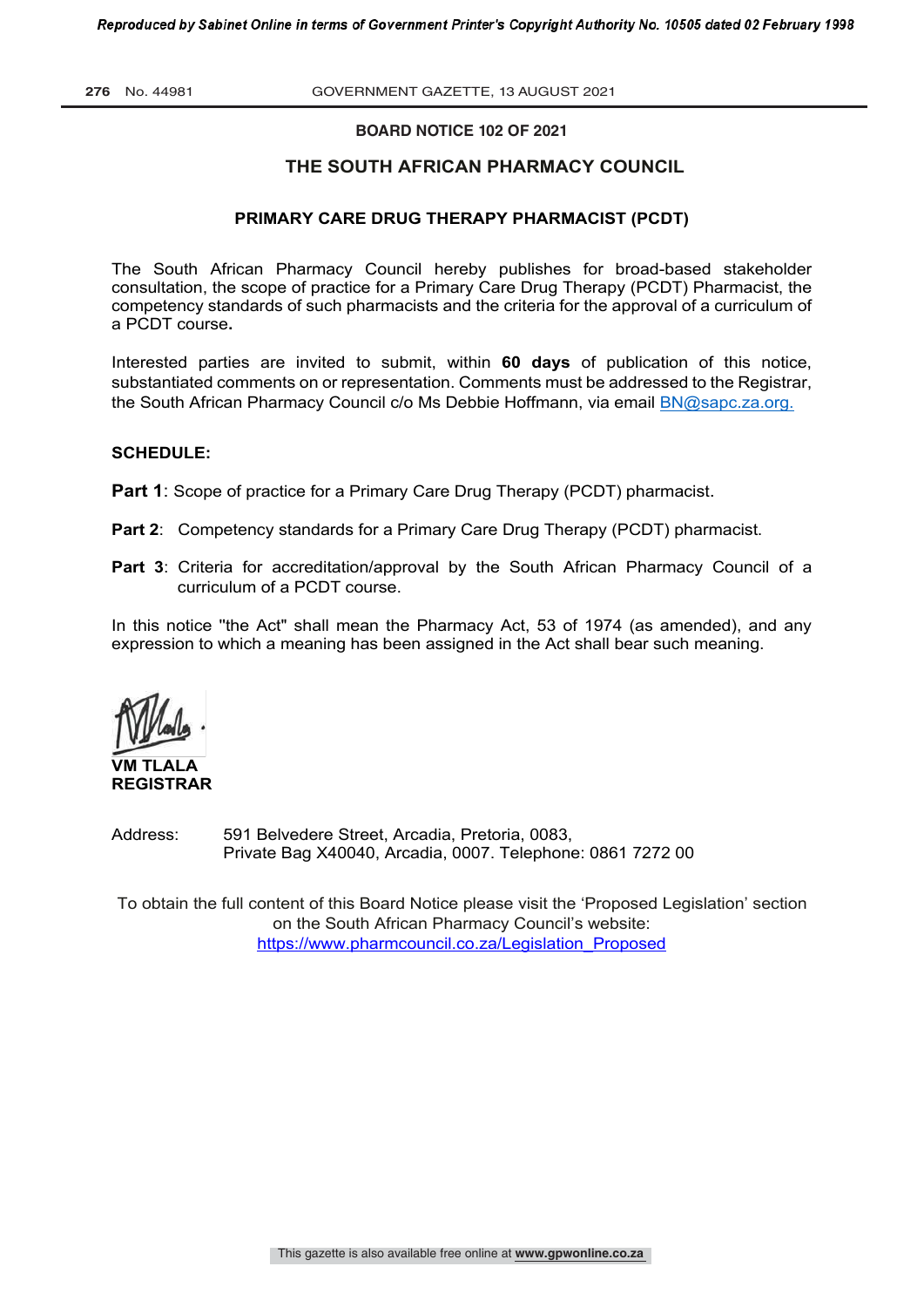

# PRIMARY CARE DRUG THERAPY PHARMACIST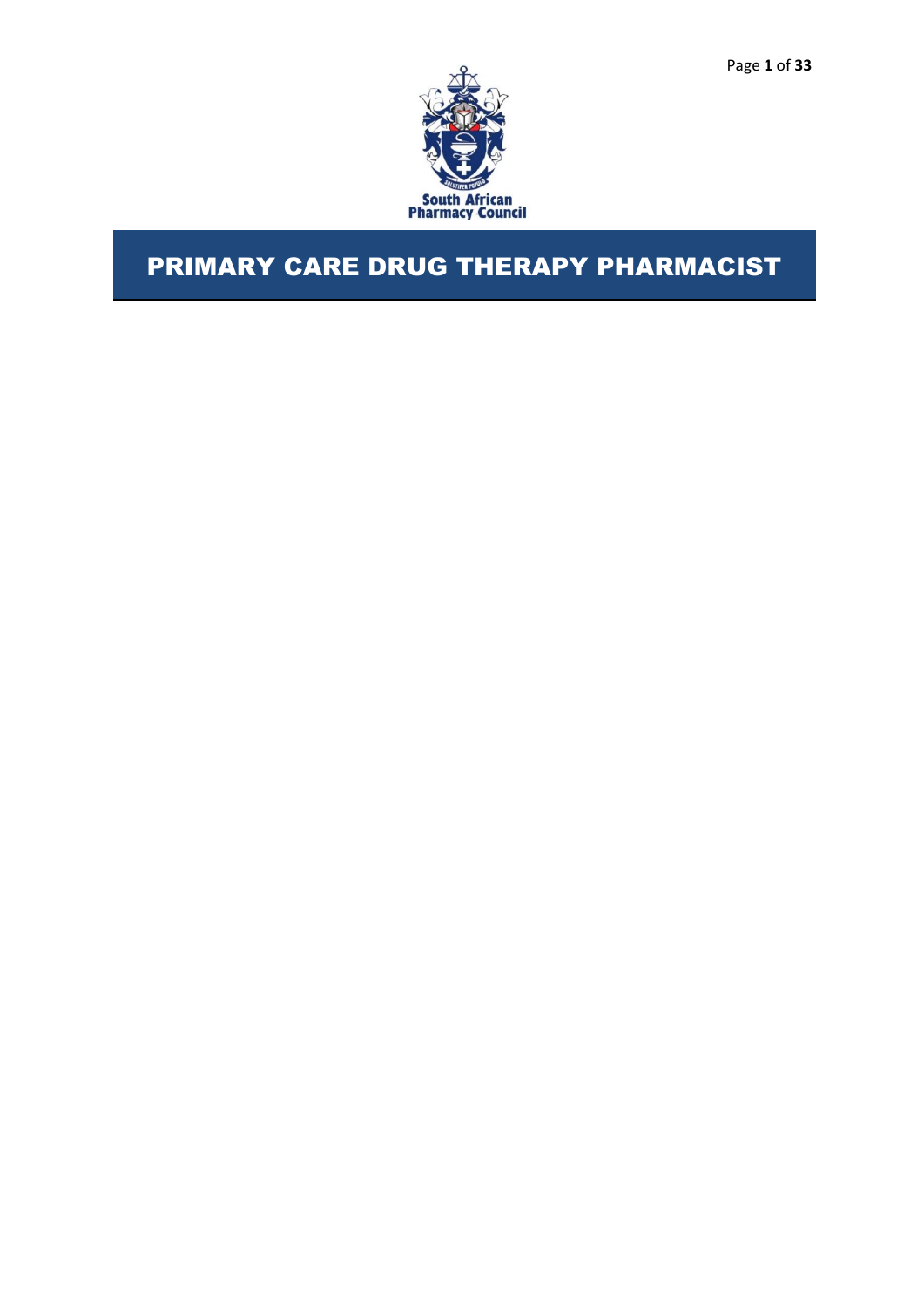# **TABLE OF CONTENTS**

<span id="page-2-0"></span>

|                | PART 1: THE SCOPE OF PRACTICE FOR A PRIMARY CARE DRUG THERAPY (PCDT) |  |
|----------------|----------------------------------------------------------------------|--|
|                | PART 2: DRAFT COMPETENCY STANDARDS FOR PRIMARY CARE DRUG THERAPY     |  |
|                |                                                                      |  |
|                |                                                                      |  |
| 1 <sup>1</sup> |                                                                      |  |
| 2.             |                                                                      |  |
| 3.             | DEVELOPMENT OF COMPETENCY STANDARDS FOR PCDT PHARMACIST 6            |  |
| $\overline{4}$ | SUMMARY OF COMPETENCY STANDARDS FOR PCDT PHARMACIST 6                |  |
|                |                                                                      |  |
|                | DOMAIN 2: SAFE AND RATIONAL USE OF MEDICINES AND MEDICAL DEVICES  9  |  |
|                |                                                                      |  |
|                |                                                                      |  |
|                |                                                                      |  |
|                | DOMAIN 6: EDUCATION, CRITICAL ANALYSIS AND RESEARCH  17              |  |
|                | PART 3: CRITERIA FOR ACCREDITATION: PRIMARY CARE DRUG THERAPY 20     |  |
|                |                                                                      |  |
|                |                                                                      |  |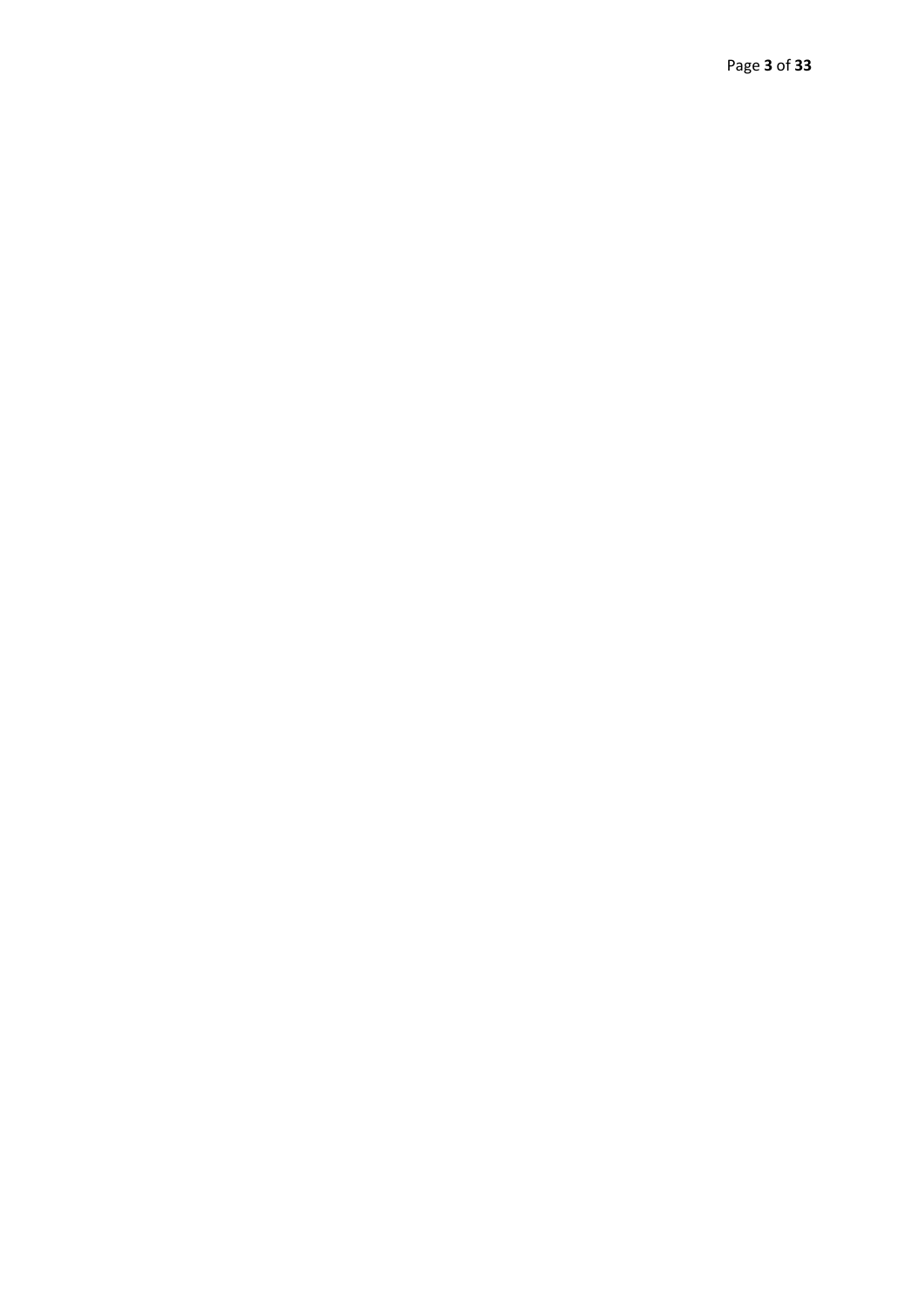# **PART 1: THE SCOPE OF PRACTICE FOR A PRIMARY CARE DRUG THERAPY (PCDT) PHARMACIST**

In addition to the acts and services which form part of the scope of practice of the pharmacist as prescribed in terms of Regulation 3 and 4 of the *Regulations relating to the practice of Pharmacy*, a pharmacist who has completed the PCDT supplementary training and who has been issued with the relevant section 22A(15) permit and in offering the PCDT services according to the list of conditions published by the National Department of Health from time to time, may perform the following acts and services:

- (a) consultation with patients, in an approved primary health care setting, which includes:
	- (i) comprehensive patient history taking;
	- (ii) physical examination (excluding internal and external genitourinary examination);
	- (iii) assessment of diagnosed and undiagnosed conditions listed in the Primary Health Care (PHC) Standard Treatment Guidelines (STG) and Essential Medicines List (EML);
	- (iv) ordering, conducting and interpretation of applicable diagnostic and laboratory tests for the purposes of (iii) above;
	- (v) interpretation of the assessment/diagnosis;
	- (vi) decision on safe and appropriate therapy;
	- (vii) prescribing of medicines for the conditions identified for the purposes of PCDT as per PHC STG and EML List published by the National Department of Health from time to time;
	- (viii) monitoring of the outcomes of therapy; and
	- (ix) referral to another health care provider where necessary.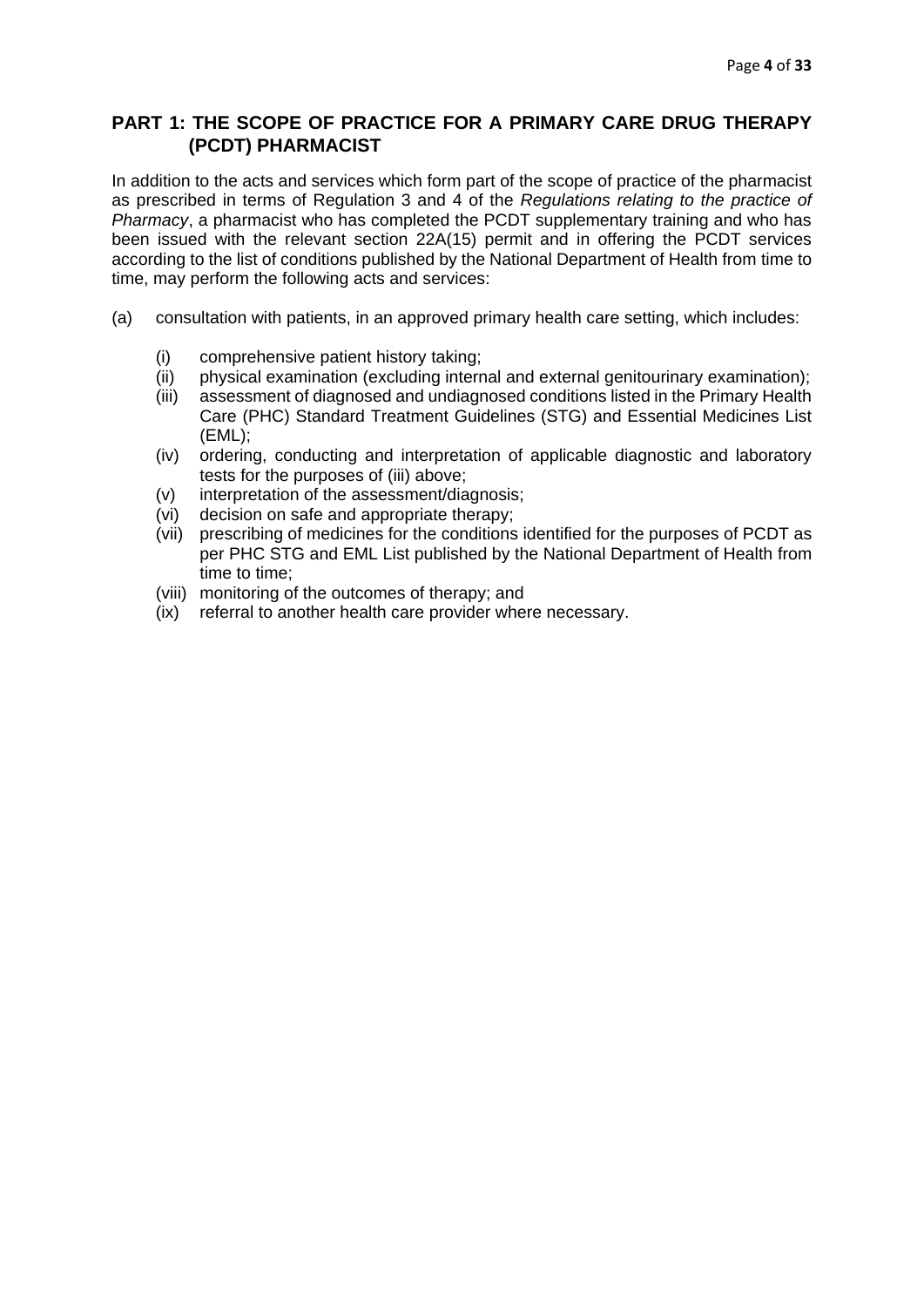# <span id="page-5-0"></span>**PART 2: DRAFT COMPETENCY STANDARDS FOR PRIMARY CARE DRUG THERAPY PHARMACIST**

#### <span id="page-5-1"></span>**ACRONYMS**

| <b>DOH</b>  | Department of Health                 |
|-------------|--------------------------------------|
| EML         | <b>Essential Medicines List</b>      |
| <b>PCDT</b> | <b>Primary Care Drug Therapy</b>     |
| <b>PHC</b>  | <b>Primary Health Care</b>           |
| SA          | South Africa                         |
| <b>SAPC</b> | South African Pharmacy Council       |
| <b>STG</b>  | <b>Standard Treatment Guidelines</b> |
|             |                                      |

#### <span id="page-5-2"></span>**DEFINITIONS**

**Behavioural statement:** are statements which describe the activity or outcomes prescribers should be able to demonstrate.

**Competency:** A quality or characteristic of a person related to effective or superior performance. Competency consists of aspects such as attitudes, motives, traits, and skills.

**Domain:** Represents an organised cluster of competencies within a framework and the domains, with associated competencies.

#### <span id="page-5-3"></span>**1. INTRODUCTION**

Pharmacists have a broad scope of practice which allow them to render additional services provided they meet the prescribed minimum requirements. Primary Care Drug Therapy (PCDT) is one of the services that a pharmacist may provide upon completion of a supplementary training course with an accredited higher education institution. On completion of the course, a certificate of completion should be registered with the South African Pharmacy Council (SAPC) prior to submission of an application for a PCDT permit with the Department of Health (DoH). Following the issuing of the permit by the DoH, Pharmacists are required to record the permit with the SAPC. The permit will authorise a pharmacist to diagnose, prescribe and administer medicine for selected conditions in line with Primary Health Care (PHC) Standard Treatment Guidelines (STG) and Essential Medicine List (EML).

#### <span id="page-5-4"></span>**2. BACKGROUND**

The main goal of extending prescribing to pharmacists is to improve patient care without compromising patient safety, increase access to health care services, increase patient choice, make better use of the skills of health professionals and contribute to the introduction of a more flexible team working in primary health care settings.

Pharmacists are expected to apply the principles of pharmaceutical care in providing PCDT services. Pharmaceutical care is a patient centred, outcomes orientated pharmacy practice that requires the pharmacist to work in conjunction with the patient and the patient's other healthcare providers to promote health, to prevent disease, and to assess, monitor, initiate and modify medication use to assure that medicine therapy is safe and effective.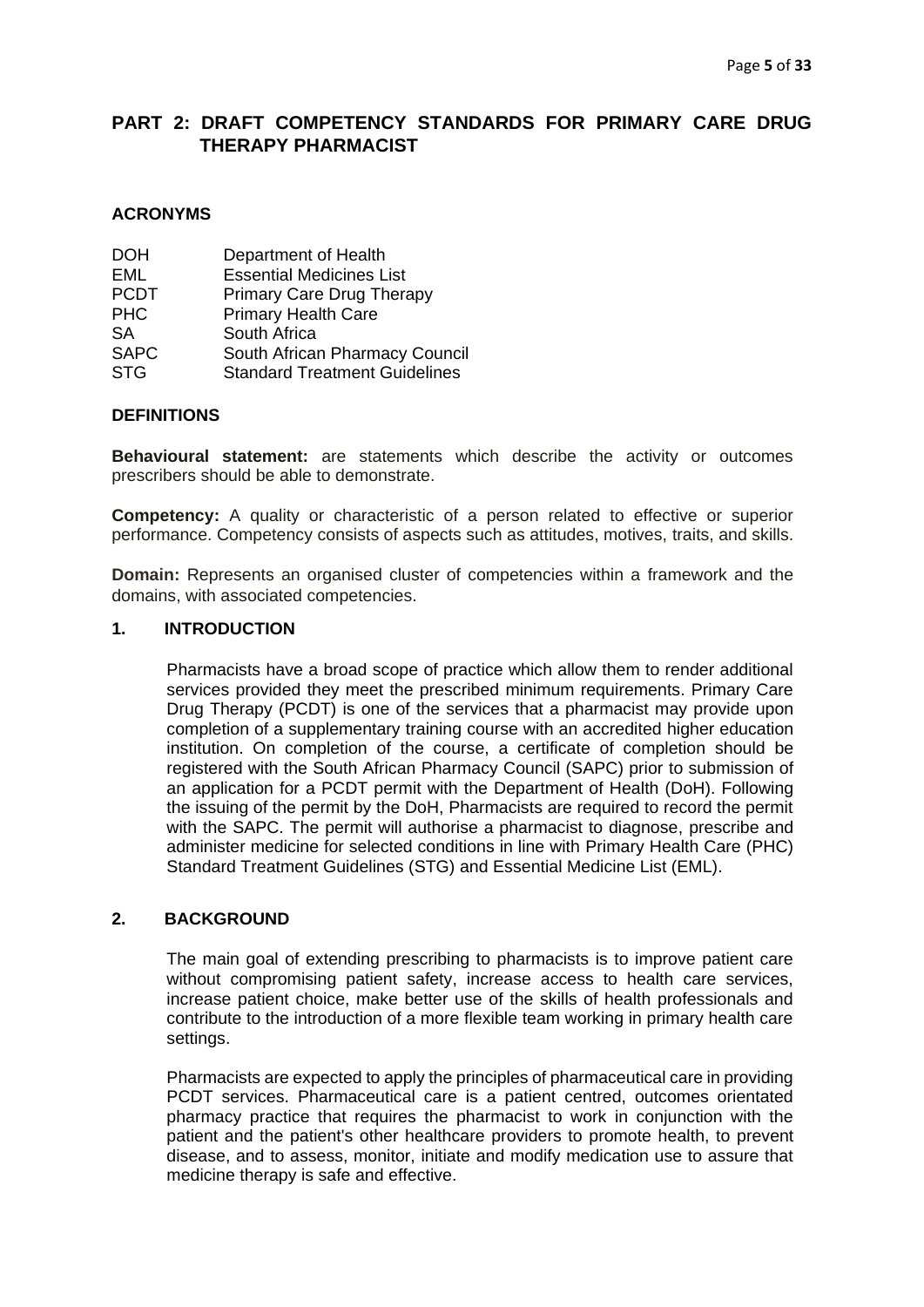The competency standards and scope of practice of PCDT pharmacist prescriber will enable them to practise and develop as prescribers and assist in meeting the health care needs of the country in line with the PHC EML and STG.

## <span id="page-6-0"></span>**3. DEVELOPMENT OF COMPETENCY STANDARDS FOR PCDT PHARMACIST**

The following documents form the basis for the development of competency standards for PCDT pharmacist:

- PCDT pharmacist qualification and scope of practice
- The scope of practice and competency standards for pharmacists

Competency standards for a PCDT pharmacist have been developed to supplement the approved pharmacist competency standards, in advanced level of practice. Comparison of international competency standards for prescribing pharmacists was also useful to give guidance in determining both the domains and the standards.

These competency standards were developed to supplement the competency standards for pharmacists at an advanced level of practice pertaining to PCDT.

#### <span id="page-6-1"></span>**4. SUMMARY OF COMPETENCY STANDARDS FOR PCDT PHARMACIST**

| <b>DOMAIN</b> |                                                              |     | <b>COMPENTENCY STANDARD</b>                                                                                                                                     |
|---------------|--------------------------------------------------------------|-----|-----------------------------------------------------------------------------------------------------------------------------------------------------------------|
| 1.            | <b>Public health</b>                                         |     | <b>1.1</b> Medicine information<br>1.2 Professional and health advocacy<br>1.3 Primary healthcare<br><b>1.4 Pharmacoeconomics</b>                               |
| 2.            | Safe and rational use of<br>medicines and medical<br>devices |     | 2.1 Patient consultation<br>2.2 Patient management<br>2.3 Patient medicine review and management<br>2.4 Therapeutic outcome monitoring<br>2.5 Pharmacovigilance |
| 3.            | Supply of medicines and<br>medical devices                   |     | 3.1 Medicine prescribing<br>3.2 General housekeeping and administrative tasks                                                                                   |
| 4.            | <b>Organisational and</b><br>management skills               |     | 4.1 Quality assurance<br>4.2 Record keeping                                                                                                                     |
| 5.            | <b>Professional and personal</b><br>practice                 | 5.1 | Professional practice<br>5.2 Ethical and legal practice<br>5.3 Continuing professional development<br><b>5.4</b> Collaborative practice                         |
| 6.            | <b>Education, critical</b><br>analysis and research          |     | 6.1 Research                                                                                                                                                    |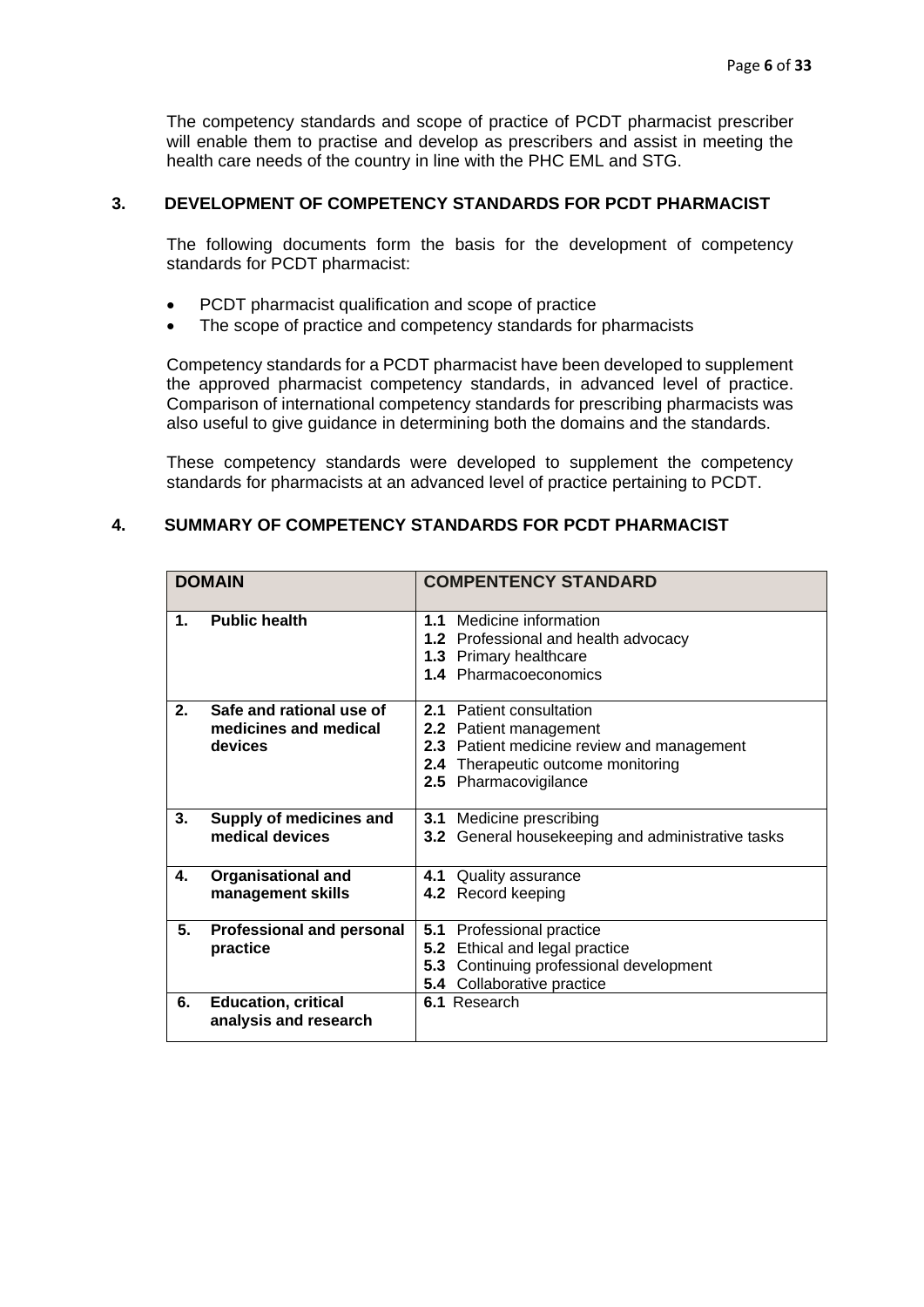#### <span id="page-7-0"></span>**DOMAIN 1: PUBLIC HEALTH**

## **INTRODUCTION**

Domain 1 covers public health and includes competencies that are required in both the public and private healthcare sectors to promote health and wellness through the provision of healthcare information and education to the public and other members of the healthcare team. The provision of medicines and healthcare information and education forms an integral part of the scope of practice of a pharmacist. The availability of specialised pharmaceutical knowledge at all levels of care, including primary healthcare (PHC), is an important component for the delivery of effective and efficient pharmaceutical services. The domain covers competencies that are required to promote health, promote and monitor adherence.

The public health domain competencies are:

- 1.1 Medicine information
- 1.2 Professional and health advocacy
- 1.3 Primary healthcare
- 1.4 Pharmacoeconomics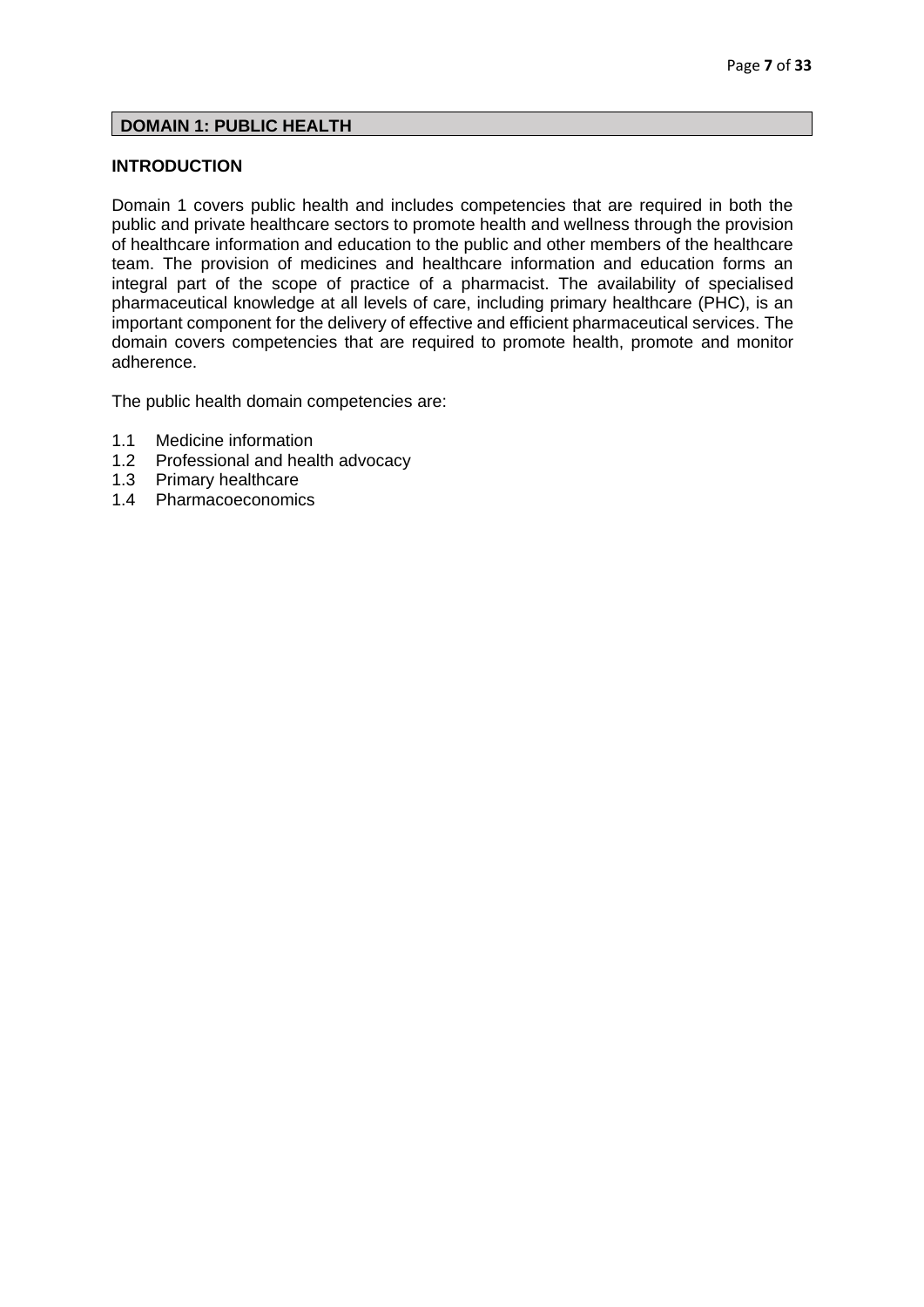|     | <b>DOMAIN 1: PUBLIC HEALTH</b>   |       |                                                                                                                                                                                                                          |  |  |
|-----|----------------------------------|-------|--------------------------------------------------------------------------------------------------------------------------------------------------------------------------------------------------------------------------|--|--|
|     | <b>COMPETENCIES</b>              |       | <b>BEHAVIOURAL STATEMENTS</b>                                                                                                                                                                                            |  |  |
| 1.1 | Medicine information             |       | 1.1.1 Provide the patient/care giver clear, information about their medicines (e.g., what<br>it is for, how to use it, possible unwanted effects and how to report them,<br>expected duration of treatment).             |  |  |
|     |                                  |       | 1.1.2 Ensure that the patient/care giver knows what to do if there are any concerns<br>about the management of their condition, if the condition deteriorates or if there<br>is no improvement in a specific time frame. |  |  |
|     |                                  | 1.1.3 | Encourage and support patients/care givers to take responsibility for their<br>medicines and self-manage their conditions.                                                                                               |  |  |
| 1.2 | Professional and health advocacy |       | 1.2.1 Act in the best interest of the patients and other members of the public                                                                                                                                           |  |  |
|     |                                  | 1.2.2 | Provide the best healthcare for the community in partnership with other health<br>professionals                                                                                                                          |  |  |
| 1.3 | Primary healthcare               |       | 1.3.1 Practise in primary healthcare settings approved by Council                                                                                                                                                        |  |  |
| 1.4 | Pharmacoeconomics                | 1.4.1 | Initiate interventions to improve cost-effective use of medicines.                                                                                                                                                       |  |  |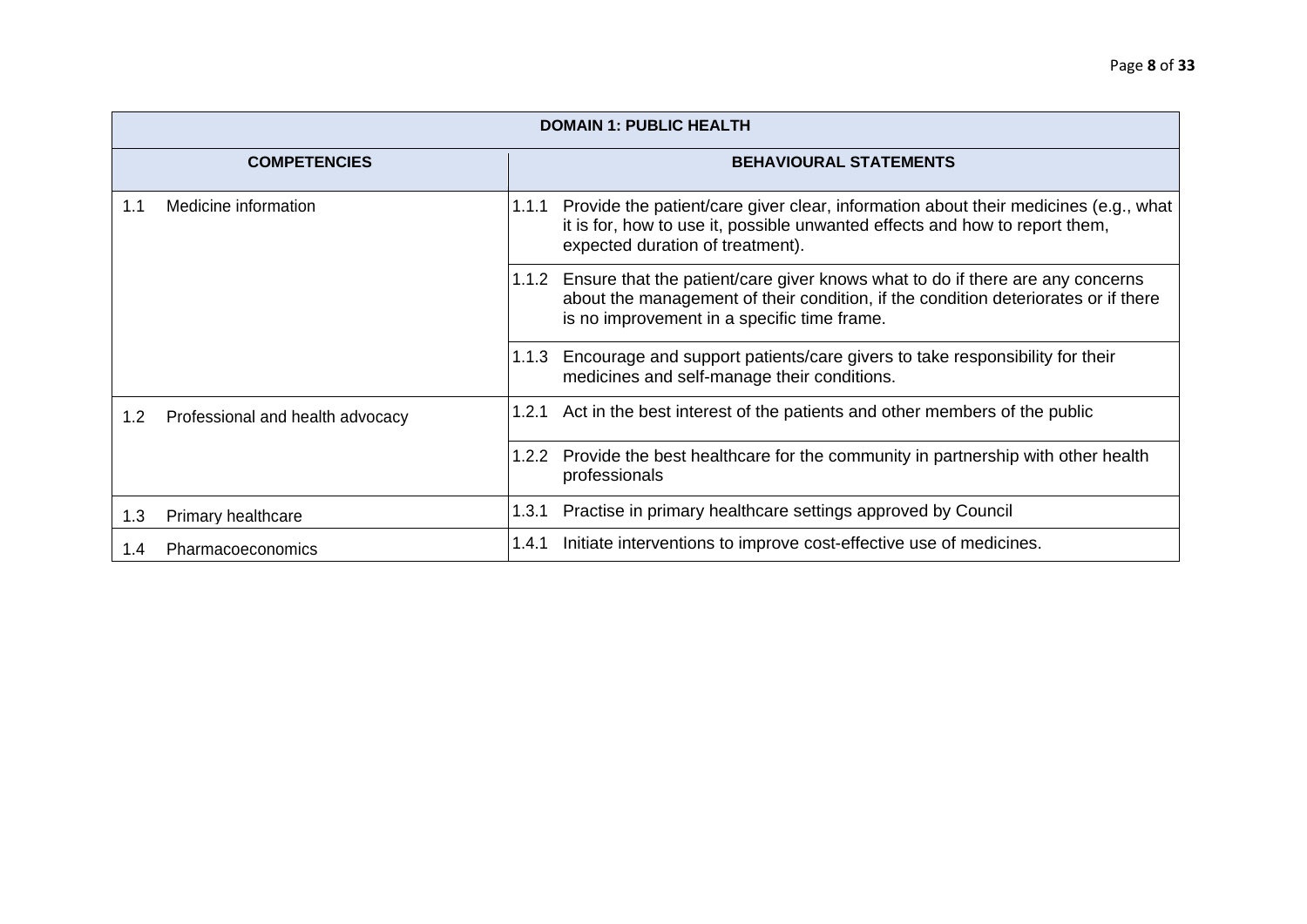## <span id="page-9-0"></span>**DOMAIN 2: SAFE AND RATIONAL USE OF MEDICINES AND MEDICAL DEVICES**

## **INTRODUCTION**

Domain 2 covers competencies that are required to ensure safe and rational use of medicines and administration devices, in this domain effective verbal and non-verbal methods of communication with patients are essential competencies.

The competencies required in the domain for the safe and rational use of medicines are:

- 2.1 Patient consultation
- 
- 2.2 Patient management<br>2.3 Patient medicine revie 2.3 Patient medicine review and management<br>2.4 Monitor therapeutic outcome
- Monitor therapeutic outcome
- 2.5 Pharmacovigilance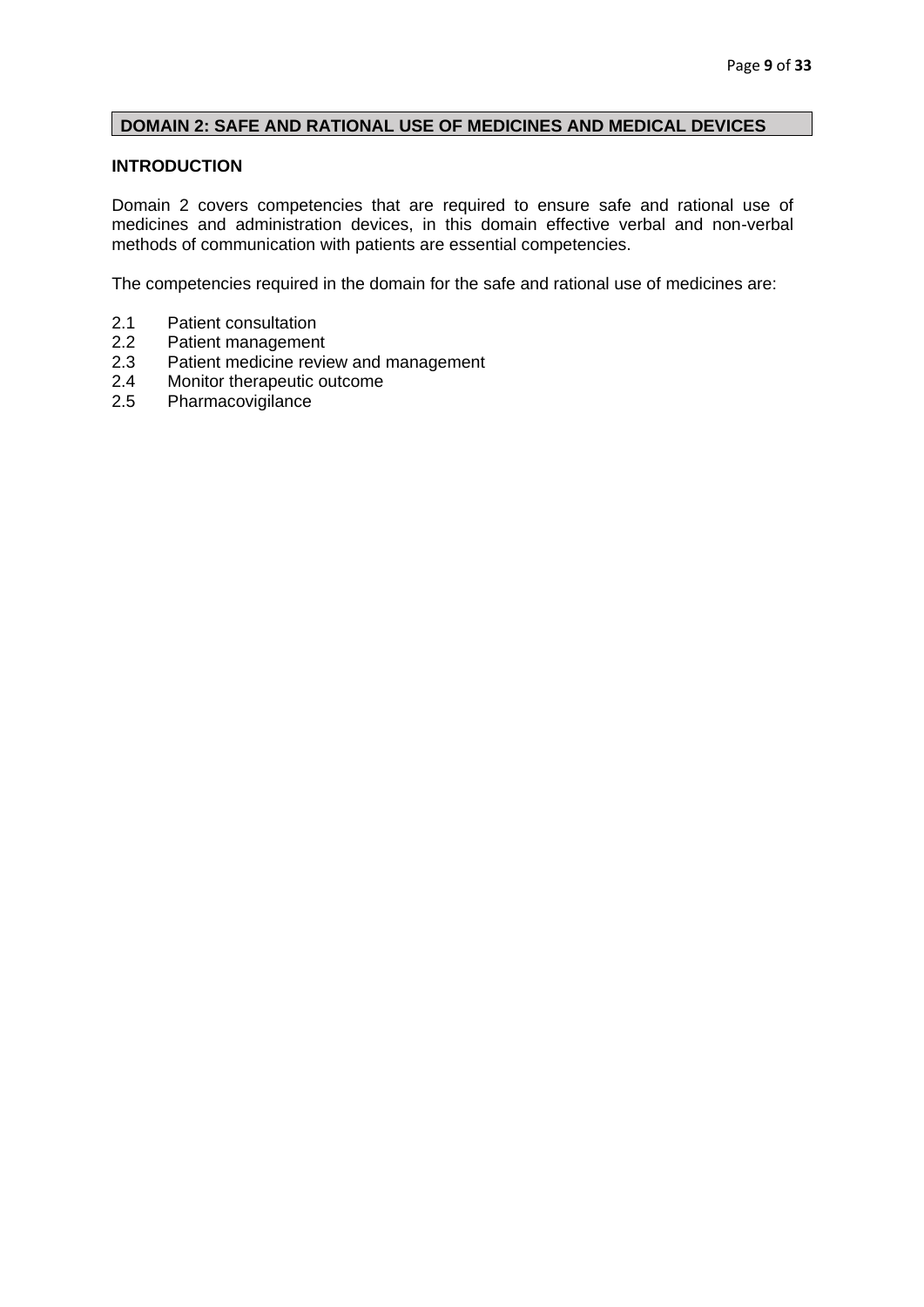|                     | <b>DOMAIN 2: SAFE AND RATIONAL USE OF MEDICINES AND MEDICAL DEVICES</b> |       |                                                                                                                                                           |  |  |
|---------------------|-------------------------------------------------------------------------|-------|-----------------------------------------------------------------------------------------------------------------------------------------------------------|--|--|
| <b>COMPETENCIES</b> |                                                                         |       | <b>BEHAVIOURAL STATEMENTS</b>                                                                                                                             |  |  |
| 1.1                 | Patient consultation                                                    | 2.1.1 | Explain and obtain Informed consent from the patient.                                                                                                     |  |  |
|                     |                                                                         | 2.1.2 | Take an appropriate medical, social and medication history including allergies<br>and intolerances.                                                       |  |  |
|                     |                                                                         | 2.1.3 | Conduct an appropriate clinical assessment.                                                                                                               |  |  |
|                     |                                                                         | 2.1.4 | Interpret relevant investigation necessary to inform treatment options                                                                                    |  |  |
|                     |                                                                         | 2.1.5 | Interpret all available and relevant patient records to ensure knowledge of the<br>patient's management to date, for effective patient health management. |  |  |
| 2.2                 | Patient management                                                      | 2.2.1 | Apply criteria for patient referral in accordance with primary health care STG.                                                                           |  |  |
| 2.3                 | Patient medicine review and management                                  | 2.3.1 | Discuss and agree on the management plan with the patient.                                                                                                |  |  |
|                     | 2.3.2                                                                   |       | Review adherence to and effectiveness of current medicines.                                                                                               |  |  |
|                     |                                                                         | 2.3.3 | Adjust medicine therapy which has been prescribed previously authorised<br>prescribers.                                                                   |  |  |
| 2.4                 | Monitor therapeutic outcome                                             | 2.4.1 | Monitor patient response to therapeutic intervention.                                                                                                     |  |  |
|                     |                                                                         | 2.4.2 | Review management plan, when necessary, based on patient's response.                                                                                      |  |  |
| 2.5                 | Pharmacovigilance                                                       | 2.5.1 | Understands the potential for adverse effects and takes steps to avoid/minimise,<br>recognise and manage them.                                            |  |  |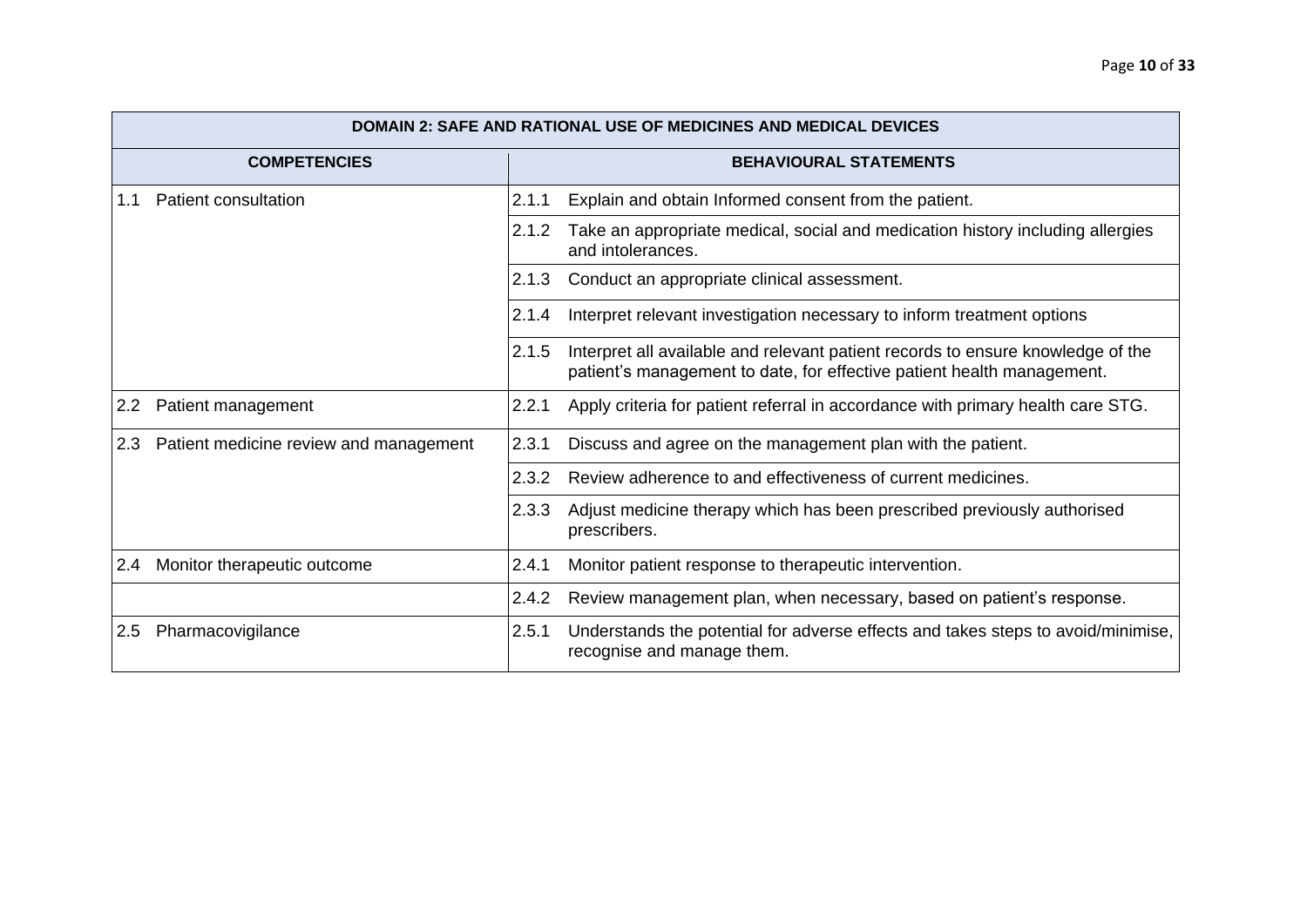# <span id="page-11-0"></span>**DOMAIN 3: SUPPLY OF MEDICINES AND MEDICAL DEVICES**

#### **INTRODUCTION**

Domain 3 includes competencies required to address the supply of medicines to patients, the behavioural statement in this domain includes prescribing of medicines

The competencies required for the supply of medicines domain are:

- 3.1 Medicine prescribing
- 3.2 General housekeeping and administrative tasks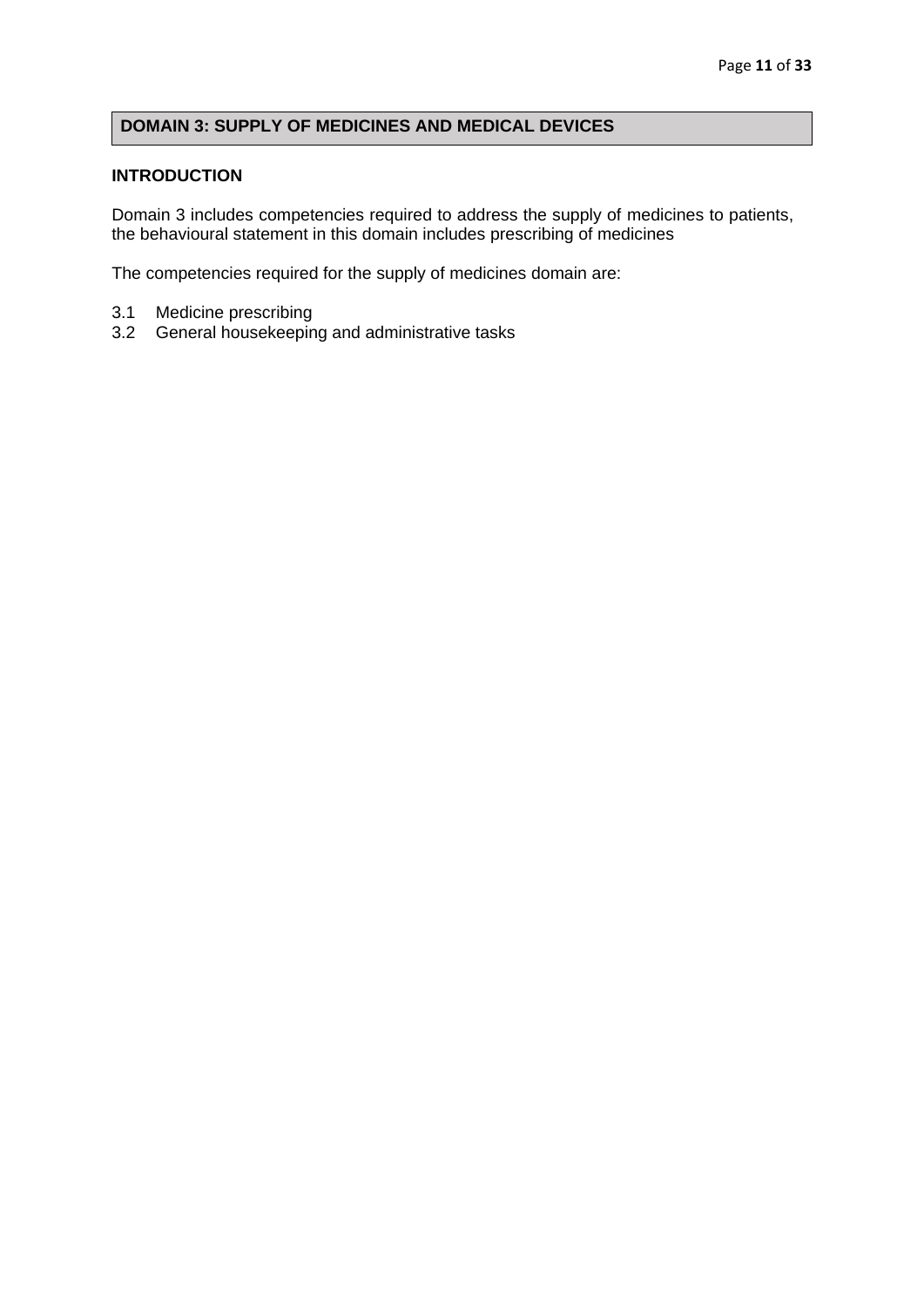|     | <b>DOMAIN 3: SUPPLY OF MEDICINES AND MEDICAL DEVICES</b> |       |                                                                                                         |  |  |
|-----|----------------------------------------------------------|-------|---------------------------------------------------------------------------------------------------------|--|--|
|     | <b>COMPETENCIES</b>                                      |       | <b>BEHAVIOURAL STATEMENTS</b>                                                                           |  |  |
| 3.1 | Medicine prescribing                                     |       | 3.1.1 Prescribe medicines for the management of conditions listed in PHC STG and<br>EML.                |  |  |
|     |                                                          |       | 3.1.2 Prescribe only medicines listed in primary healthcare STG and EML                                 |  |  |
|     |                                                          |       | 3.1.3 Consider patient needs and diversity.                                                             |  |  |
|     |                                                          |       | 3.1.4 Prescribe medicines for a patient whom he or she has assessed personally.                         |  |  |
| 3.2 | General housekeeping and administrative<br>tasks         | 3.2.1 | Take appropriate action in the event of body fluids spillage and/or<br>contamination.                   |  |  |
|     |                                                          | 3.2.2 | Dispose of medical waste and other consumables and devices safely according<br>to applicable protocols. |  |  |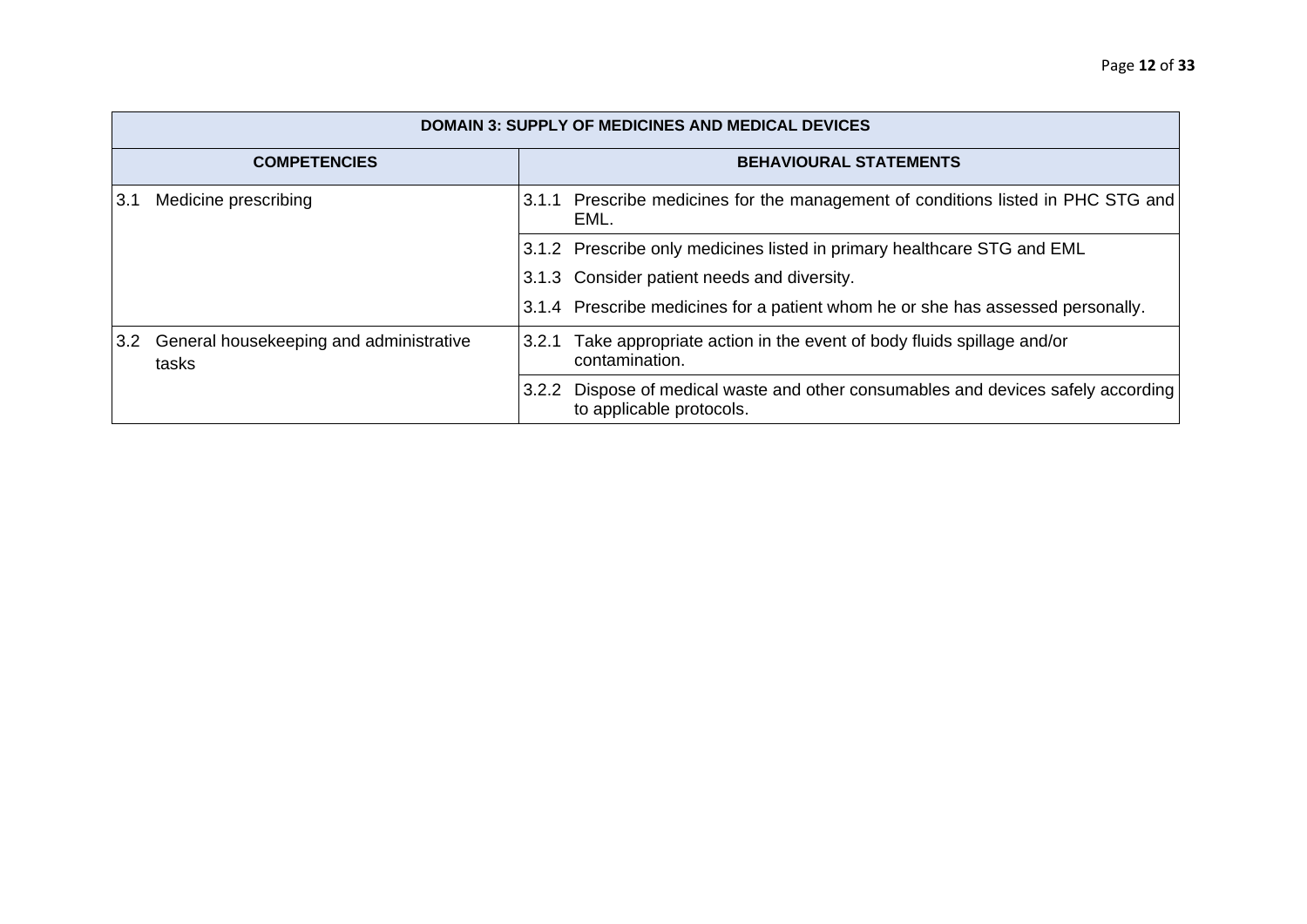# <span id="page-13-0"></span>**DOMAIN 4: ORGANISATIONAL AND MANAGEMENT SKILLS**

## **INTRODUCTION**

Domain 4 includes competencies required to ensure effective and efficient delivery of PCDT services including amongst other behavioural statements development of the required processes and procedures.

The competencies required are:

- 4.1 Quality assurance<br>4.2 Record keeping
- Record keeping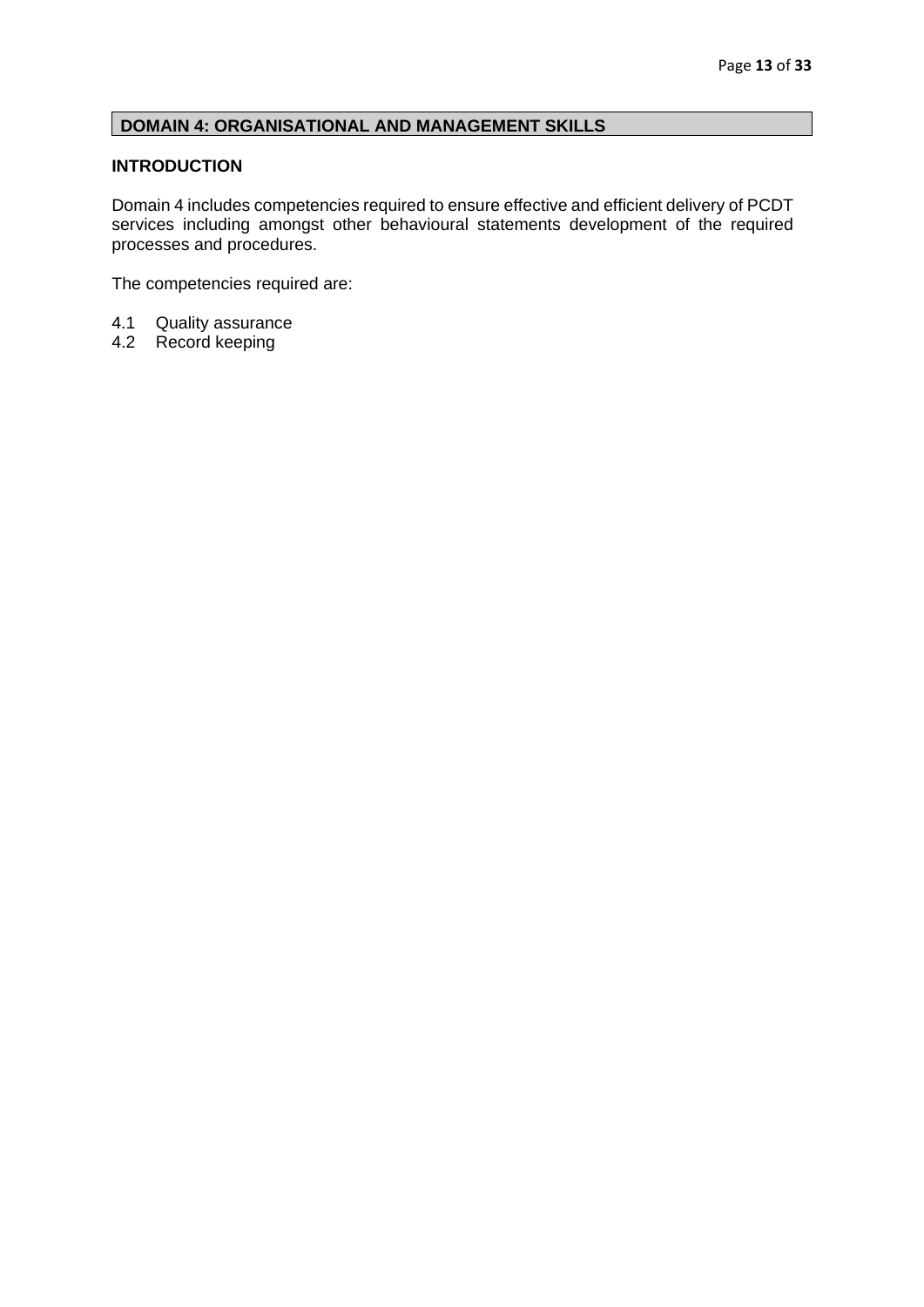| <b>DOMAIN 4: ORGANISATIONAL AND MANAGEMENT SKILLS</b> |                                                                                                       |  |  |
|-------------------------------------------------------|-------------------------------------------------------------------------------------------------------|--|--|
| <b>BEHAVIOURAL STATEMENTS</b><br><b>COMPETENCIES</b>  |                                                                                                       |  |  |
| <b>Quality assurance</b><br>-4.1                      | Develop processes to prevent, detect and manage medication errors.<br>4.1.1                           |  |  |
|                                                       | Develop processes that support safe prescribing practices.<br>4.1.2                                   |  |  |
|                                                       | Report errors to prescribing healthcare professionals and discuss alternatives.<br>4.1.3              |  |  |
|                                                       | Record prescribing errors and critical incidents, and review practice to prevent recurrence.<br>4.1.4 |  |  |
| Record keeping<br>4.2                                 | Generate and maintain accurate, legible, and unambiguous records of patient care.<br>4.2.1            |  |  |
|                                                       | Document and record adverse reactions where applicable.<br>4.2.2                                      |  |  |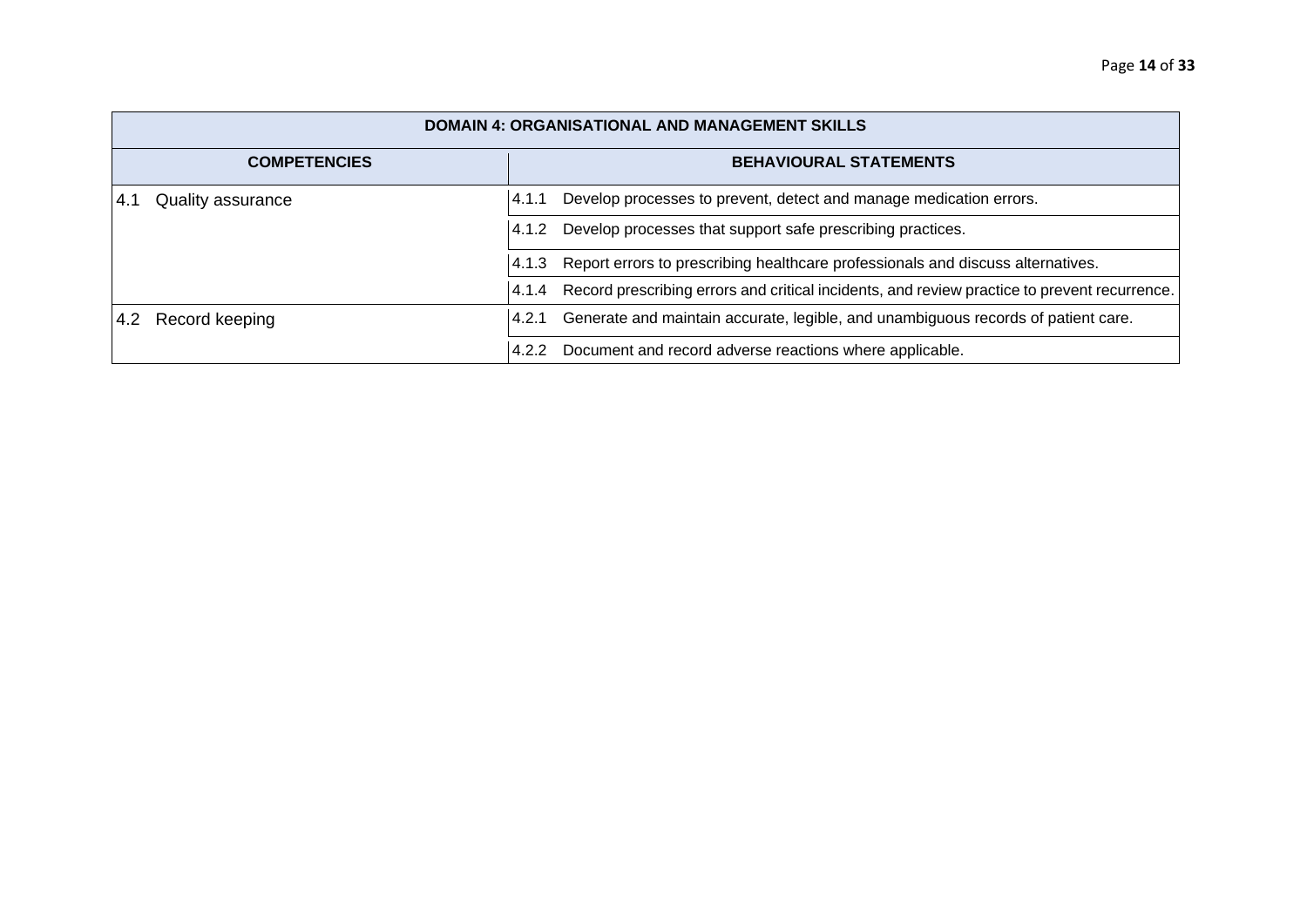# <span id="page-15-0"></span>**DOMAIN 5: PROFESSIONAL AND PERSONAL PRACTICE**

## **INTRODUCTION**

Domain 5 includes behavioural statements that focuses on professional practice, code of conduct and adhering to legal requirements and ability to work collaboratively with other healthcare professionals.

The competencies required are:

- 5.1 Professional practice
- 5.2 Ethical and legal practice
- 5.3 Continuing professional development
- 5.4 Collaborative practice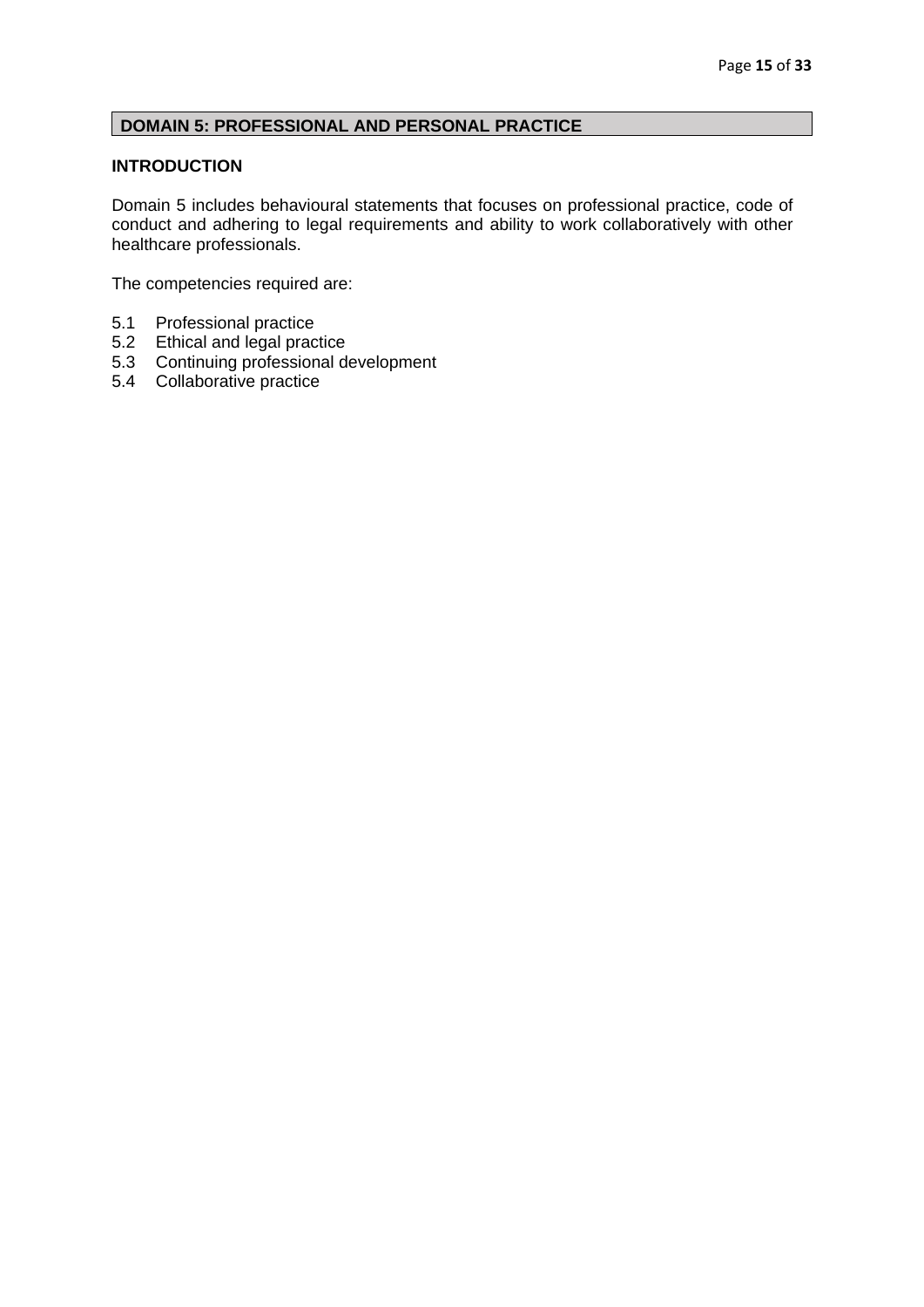| <b>DOMAIN 5: PROFESSIONAL AND PERSONAL PRACTICE</b>  |                                                                                                                                                                                                          |  |  |
|------------------------------------------------------|----------------------------------------------------------------------------------------------------------------------------------------------------------------------------------------------------------|--|--|
| <b>COMPETENCIES</b><br><b>BEHAVIOURAL STATEMENTS</b> |                                                                                                                                                                                                          |  |  |
| 5.1 Professional practice                            | Practise in a pharmacy which has been approved by SAPC to offer primary health<br>5.1.1<br>care services in line with the primary health care EML and STGs.                                              |  |  |
|                                                      | Prescribe medicines which could be dispensed by another pharmacist to allow<br>5.1.2<br>separation of duties and avoid conflict of interest.                                                             |  |  |
|                                                      | 5.1.3<br>Responsible for their own safe and efficient practice and are bound by Good<br>Pharmacy Practice standards, ethical rules and the code of conduct.                                              |  |  |
|                                                      | Behave with integrity and honesty, and do not engage in any behaviour or activity<br>5.1.4<br>likely to bring the profession into disrepute and undermine public confidence in the<br>profession.        |  |  |
|                                                      | Act in the interest of patients and other members of the public and seek to provide<br>5.1.5<br>the best possible healthcare for the community, in partnership with other health<br>professionals.       |  |  |
|                                                      | Prescribe medicine to patients and not for own personal use or for use by any person<br>5.1.6<br>with whom they have close personal or emotional relationship unless under<br>exceptional circumstances. |  |  |
| 5.2 Ethical and legal practice                       | Promote safe and efficient practice bound by Good Pharmacy Practice standards,<br>5.2.1<br>ethical rules and the code of conduct.                                                                        |  |  |
|                                                      | 5.2.2<br>Practice within legal and regulatory frameworks affecting prescribing and<br>administration of medicines.                                                                                       |  |  |
|                                                      | 5.3.1<br>Keep abreast with clinical and professional developments.                                                                                                                                       |  |  |
| Continuing professional development<br>5.3           | Keep abreast with evidence-based medicine and best practices in the management<br>5.3.2<br>of conditions which they are authorised to treat.                                                             |  |  |
| Collaborative practice<br>5.4                        | 5.4.1<br>Practise in collaboration with other health care professionals and refer patients to<br>other members of a health care team when necessary.                                                     |  |  |
|                                                      | 5.4.2<br>Establish peer review, support and mentoring arrangements to enable him/her an<br>opportunity for reflection on prescribing, as well as other aspects of practice.                              |  |  |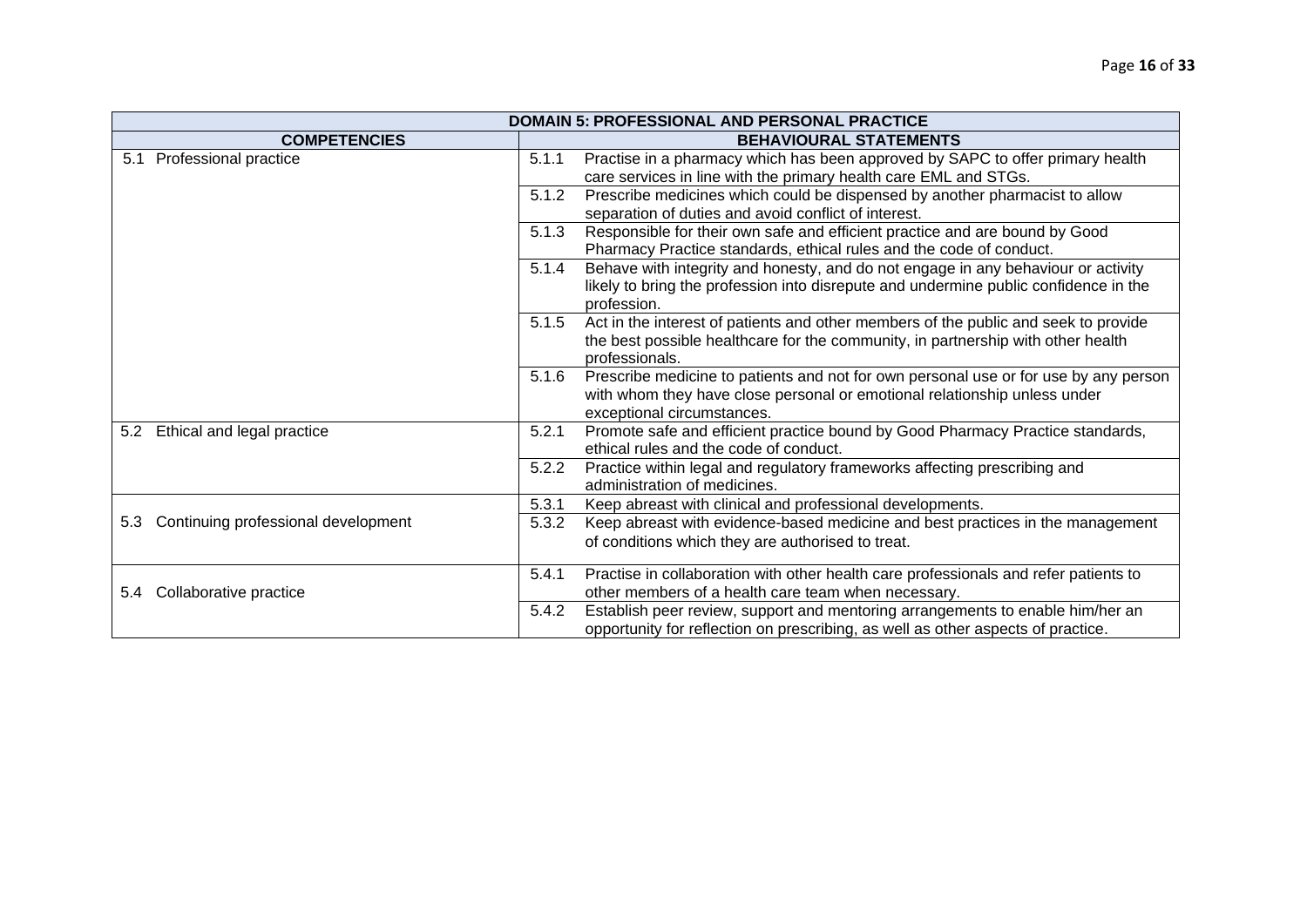## <span id="page-17-0"></span>**DOMAIN 6: EDUCATION, CRITICAL ANALYSIS AND RESEARCH**

#### **INTRODUCTION**

Domain 6 includes the behavioural statements relating to education and training, critical analysis and research. Pharmacists should participate in practice-based research. The research may include investigations into prescribing practices, patterns of medicine usage, evaluation of medicine use, the monitoring of adverse reactions, the benefits of the pharmacist's advisory role, computerised data handling, health economics, legislation, and aspects of abuse and irrational use of medicines. Practising pharmacists are increasingly participating in health systems and quality improvement research, which must be encouraged as a means of providing databases and information for future policy, guidelines and practice development. Such research is often conducted in collaboration with other healthcare providers.

The education, research and critical analysis competencies are:

6.1 Research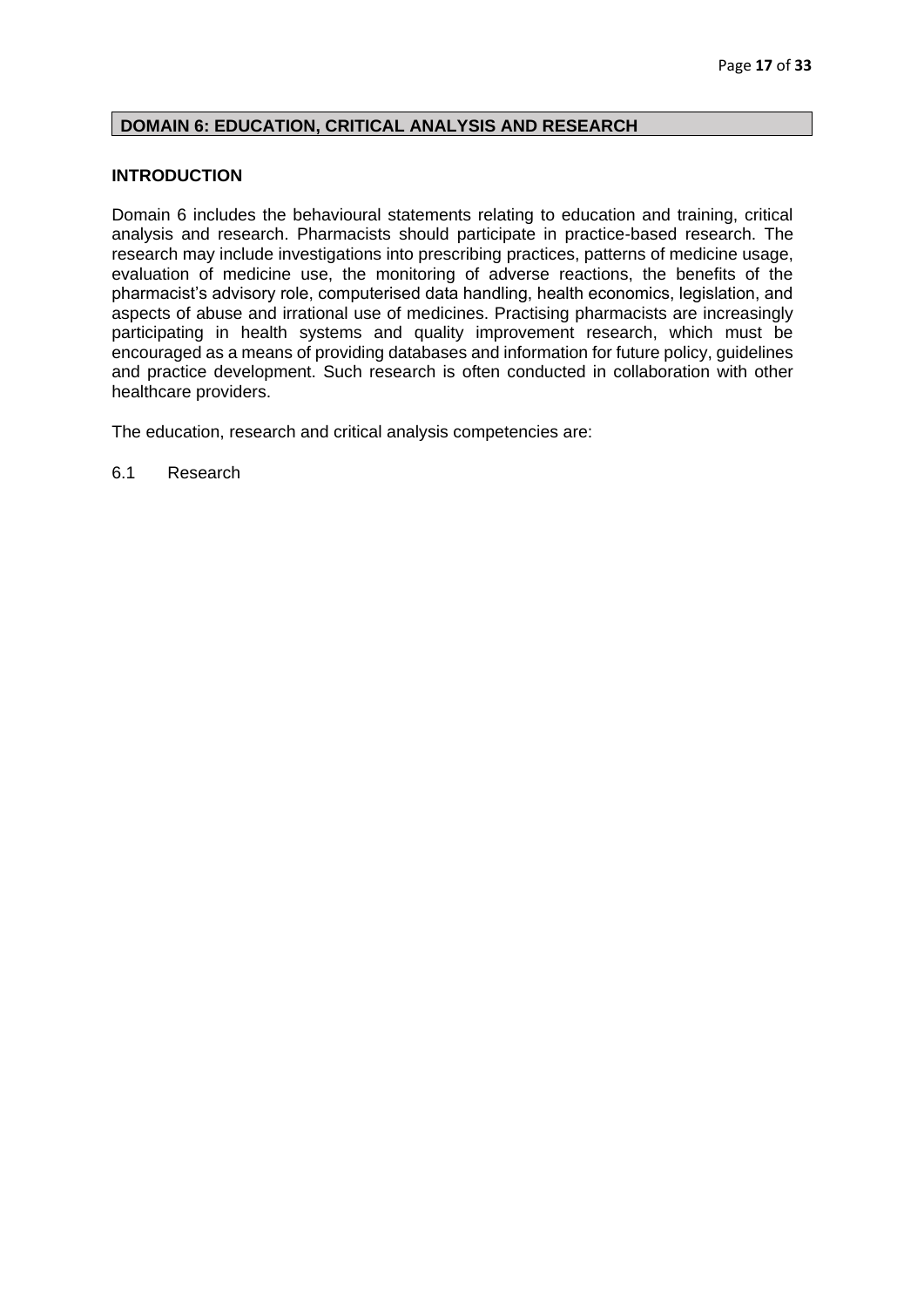|                                                      | <b>DOMAIN 6: EDUCATION, CRITICAL ANALYSIS AND RESEARCH</b> |       |                                                                                               |  |  |
|------------------------------------------------------|------------------------------------------------------------|-------|-----------------------------------------------------------------------------------------------|--|--|
| <b>BEHAVIOURAL STATEMENTS</b><br><b>COMPETENCIES</b> |                                                            |       |                                                                                               |  |  |
| Research                                             |                                                            | 6.1.1 | Design a research protocol and conduct research on relevant aspects related to<br><b>PCDT</b> |  |  |
|                                                      |                                                            | 6.1.2 | Present research findings at relevant fora.                                                   |  |  |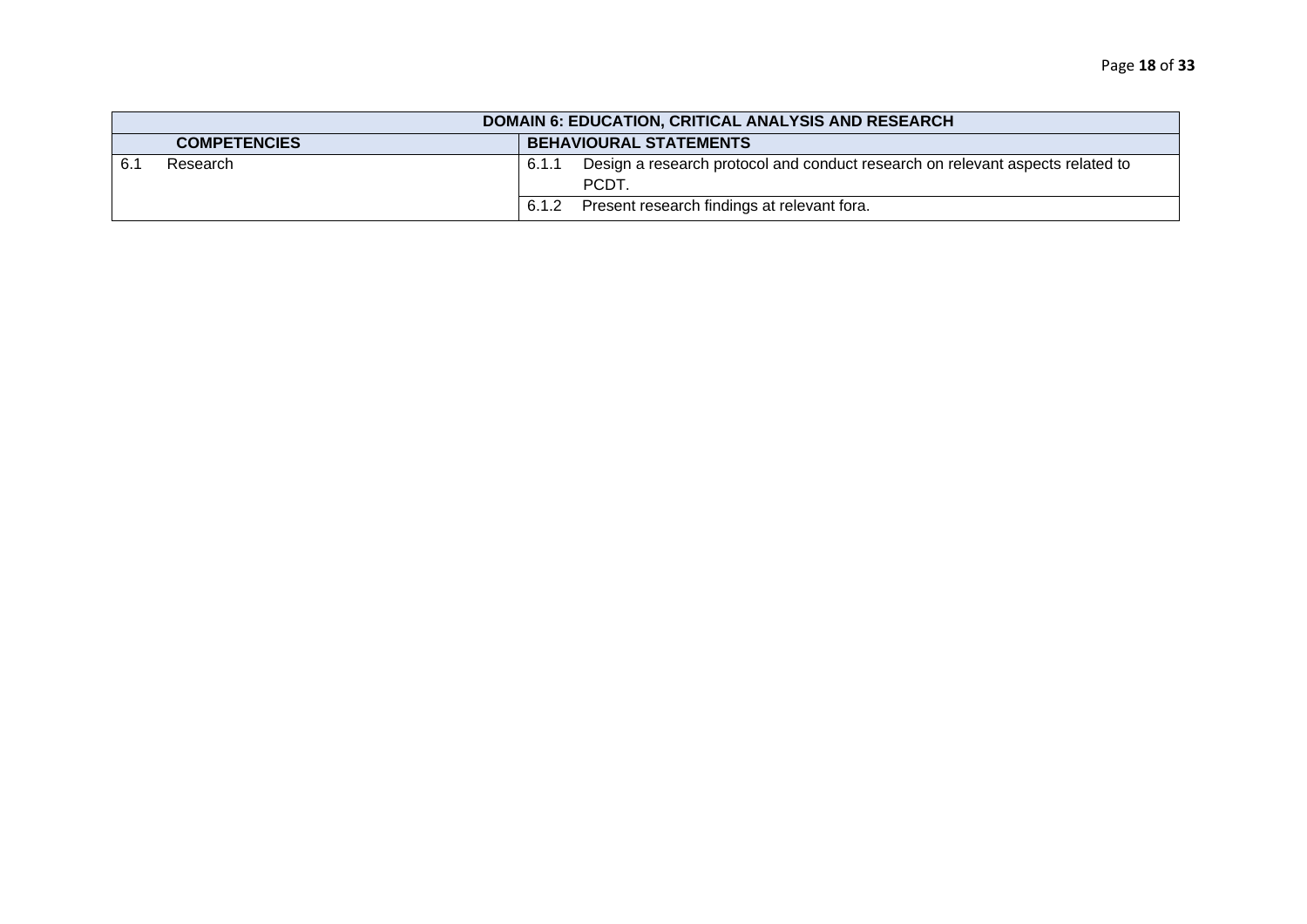## **5. References**

[https://www.rpharms.com/Portals/0/RPS%20document%20library/Open%20access/Prof](https://www.rpharms.com/Portals/0/RPS%20document%20library/Open%20access/Professional%20standards/Prescribing%20competency%20framework/prescribing-competency-framework.pdf) [essional%20standards/Prescribing%20competency%20framework/prescribing](https://www.rpharms.com/Portals/0/RPS%20document%20library/Open%20access/Professional%20standards/Prescribing%20competency%20framework/prescribing-competency-framework.pdf)[competency-framework.pdf.](https://www.rpharms.com/Portals/0/RPS%20document%20library/Open%20access/Professional%20standards/Prescribing%20competency%20framework/prescribing-competency-framework.pdf)

Royal Pharmaceutical Society. A competency framework for all prescribers. July 2020.

South African Pharmacy Council Board Notice 122 of 2011. Scope Of Practice and Qualification for Authorised Pharmacist Prescriber Published 01 July 2011.

South African Pharmacy Council Board Notice 59 of 2018. The Pharmacy Act (53/1974): Competency Standards for Pharmacists in South Africa. Published on 11 May 2018.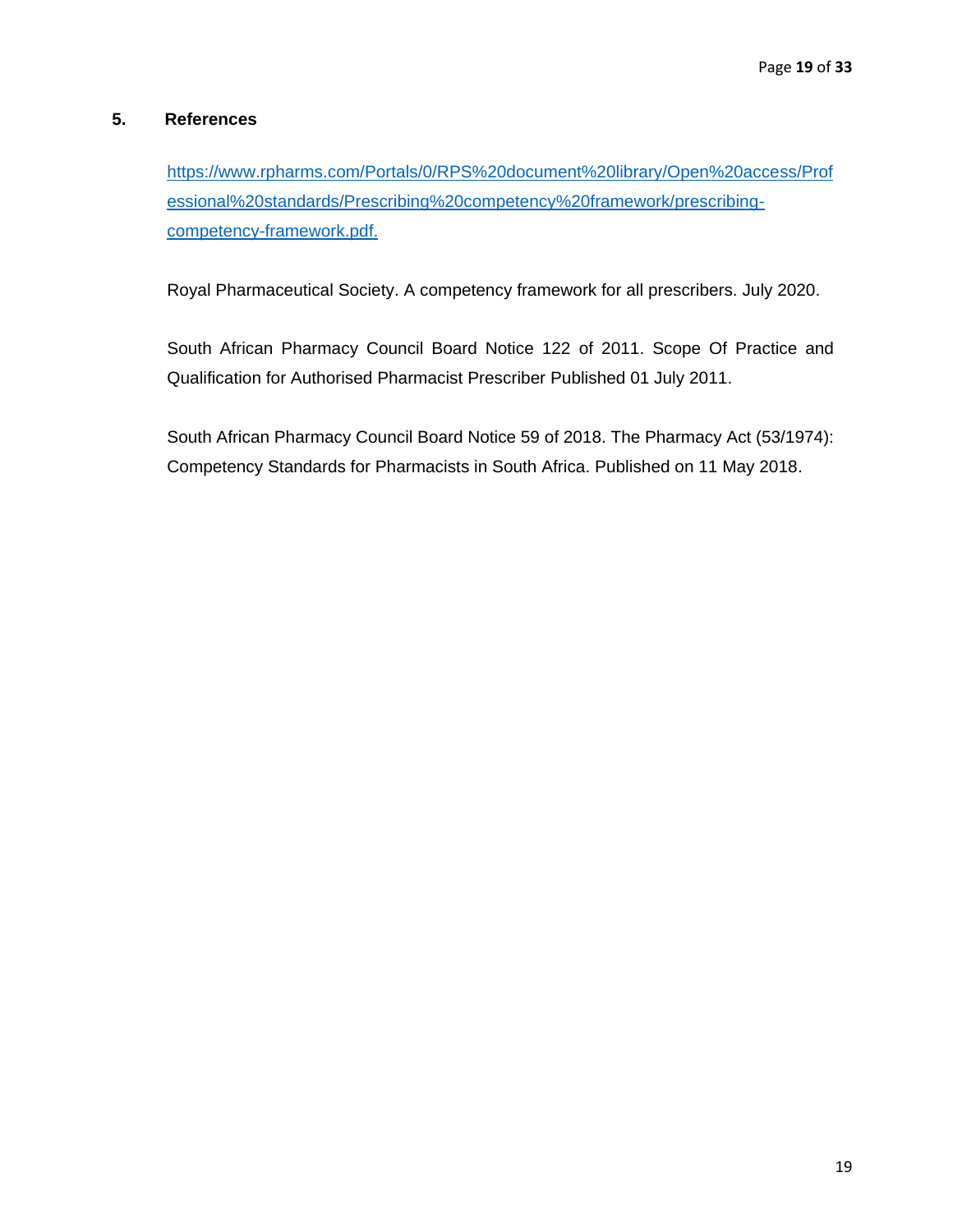## **PART 3: CRITERIA FOR ACCREDITATION: PRIMARY CARE DRUG THERAPY**

#### <span id="page-20-0"></span>**1. RATIONALE FOR THE PCDT SUPPLEMENTARY TRAINING**

The Medicines and Related Substances Act 101 of 1965 (Medicines Act) currently permits a pharmacist to dispense Schedule 1 and 2 medicines without a prescription from an authorised prescriber, as defined in the Act. In striving to develop and utilise pharmaceutical services and the pharmacist's expertise optimally in South Africa, pharmacists who have obtained the Primary Care Drug Therapy (PCDT) supplementary training are issued with a permit in terms of Section 22A(15) of the Medicines Act.

Section 22A(15) "*Notwithstanding anything to the contrary contained in this section, the Director General may, after consultation with the South African Pharmacy Council Africa as referred to in section 2 of the Pharmacy Act, 1974 (Act No. 53 of 1974), issue a permit to any person or organisation performing a health service, authorising such person or organisation to acquire, possess, use or supply any specified Schedule 1, Schedule 2, Schedule 3, Schedule 4 or Schedule 5 substance, and such permit shall be subject to such conditions as the DirectorGeneral may determine."*

The Section 22A(15) permits are issued by the National Department of Health (NDoH) together with a list (referred to as the PCDT medicine list (Appendix A)) of conditions that the PCDT pharmacist may diagnose and a list of medication (schedule 3, 4 and 5) that the PCDT pharmacist may prescribe and dispense to treat these diagnosed conditions. This PCDT medicine list is in line with the NDoH's latest Primary Health Care Standard Treatment Guidelines and Essential Medicines List (PHC STG & EML). Only pharmacists who have recorded their PCDT supplementary training with the SAPC may apply for the Section 22A(15) permit for PCDT.

PCDT pharmacists are expected to apply the principles of pharmaceutical care in providing pharmacist-initiated therapy. Pharmaceutical care is patient centred, outcome orientated pharmacy practice that requires the pharmacist to work in conjunction with the patient and the patient's other healthcare providers to promote health, to prevent disease and to assess, monitor, initiate and modify medication use to assure that medicine therapy is safe and effective.

## **2. PURPOSE OF THE PCDT SUPPLEMENTARY TRAINING**

The purpose of PCDT supplementary training is to equip pharmacists with the essential knowledge in the field of pharmacotherapy and pharmaceutical care and to develop pharmacist's clinical skills in order to provide pharmacist-initiated therapy within the scope of Good Pharmacy Practice (GPP) rules. PCDT pharmacists must act in the interest of patients and other members of the public and seek to provide the best possible healthcare for the community.

PCDT pharmacists should be able to practise and develop as authorised prescribers to meet the health care needs of the country in line with the PHC STG & EML and as stipulated in the PCDT medicine list, as amended from time to time by the NDoH. They are responsible for their own safe and efficient practice and are bound by GPP rules. Minimum standards, Ethical rules and the Code of Conduct for pharmacists and other persons registered in terms of the Act in accordance with section 35A(b)(i) of the Pharmacy Act, 53 of 1974 and must comply with the Medicines Act.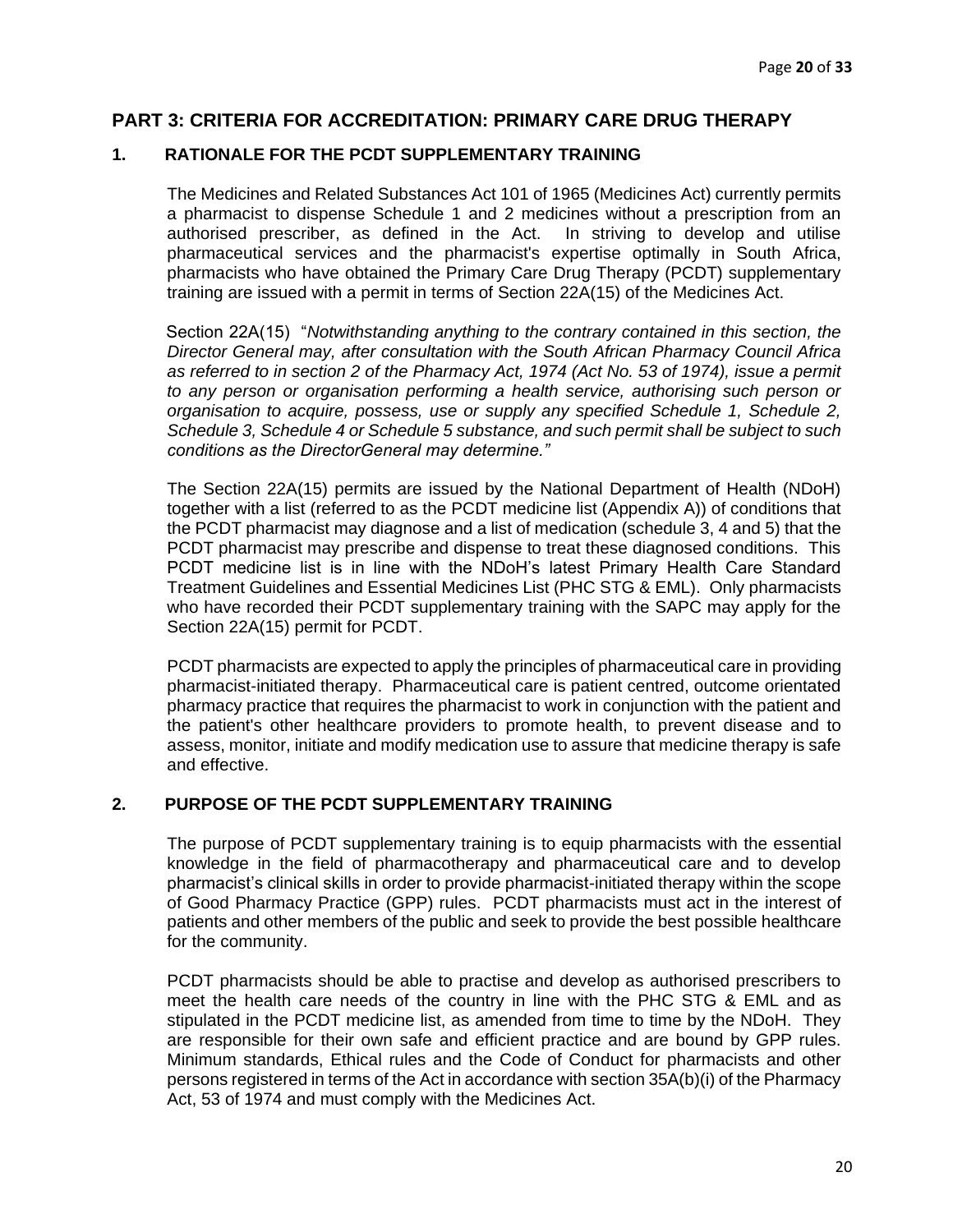The goal of PCDT pharmacists is to improve patient care without compromising patient safety, increase access to health care services, optimise the skills of health professionals and contribute to the introduction of a more flexible multidisciplinary primary health care (PHC) team. They are expected to practise in collaboration with other health care professionals and refer patients to other members of a health care team when necessary. PCDT pharmacists must ensure that they behave with integrity and honesty, and do not engage in any behaviour or activity likely to bring the profession into disrepute and undermine public confidence in the profession.

PCDT pharmacists have a professional responsibility to keep themselves abreast of clinical and professional developments. They are expected to keep up to date with evidence and best practices in the management of conditions which they are authorised to treat. They must establish peer to peer interaction and discussion or mentoring arrangements providing an opportunity for reflection on prescribing, as well as other aspects of practice. They may only prescribe medicines for a patient whom they have assessed personally and may not prescribe any medicine for their own use or for any person with whom they have close personal or emotional relationship.

#### **3. TARGET GROUP FOR PCDT SUPPLEMENTARY TRAINING**

Practicing Pharmacists as defined in the Regulations relating to Continuing Professional Development.

#### **4. MINIMUM ENTRANCE CRITERIA TO THE PCDT SUPPLEMENTARY TRAINING**

Pharmacists who wish to enrol for the PCDT supplementary training must:

- be in possession of a Bachelor of Pharmacy (BPharm) degree, or recognised equivalent,
- be registered at the SAPC as a Pharmacist, and
- have completed their community service year.

## **5. DURATION OF PCDT SUPPLEMENTARY TRAINING**

This supplementary training comprise 120 credits, 1200 notional hours to be completed on a part-time basis, over 24 months.

#### **6. PCDT SUPPLEMENTARY TRAINING RULES**

In order to be credited with PCDT supplementary training, the student must have achieved the specified outcomes in the training.

*Note: A PCDT certificate is issued by the SAPC once the pharmacist records their PCDT supplementary training with the SAPC.* 

After successful completion of the course, the PCDT pharmacist must:

(a) Record their supplementary training (PCDT) at the SAPC by completing and submitting the application form for SAPC Supplementary Training (online or printable form available at: [http://www.pharmcouncil.co.za\)](http://www.pharmcouncil.co.za/) together with a certified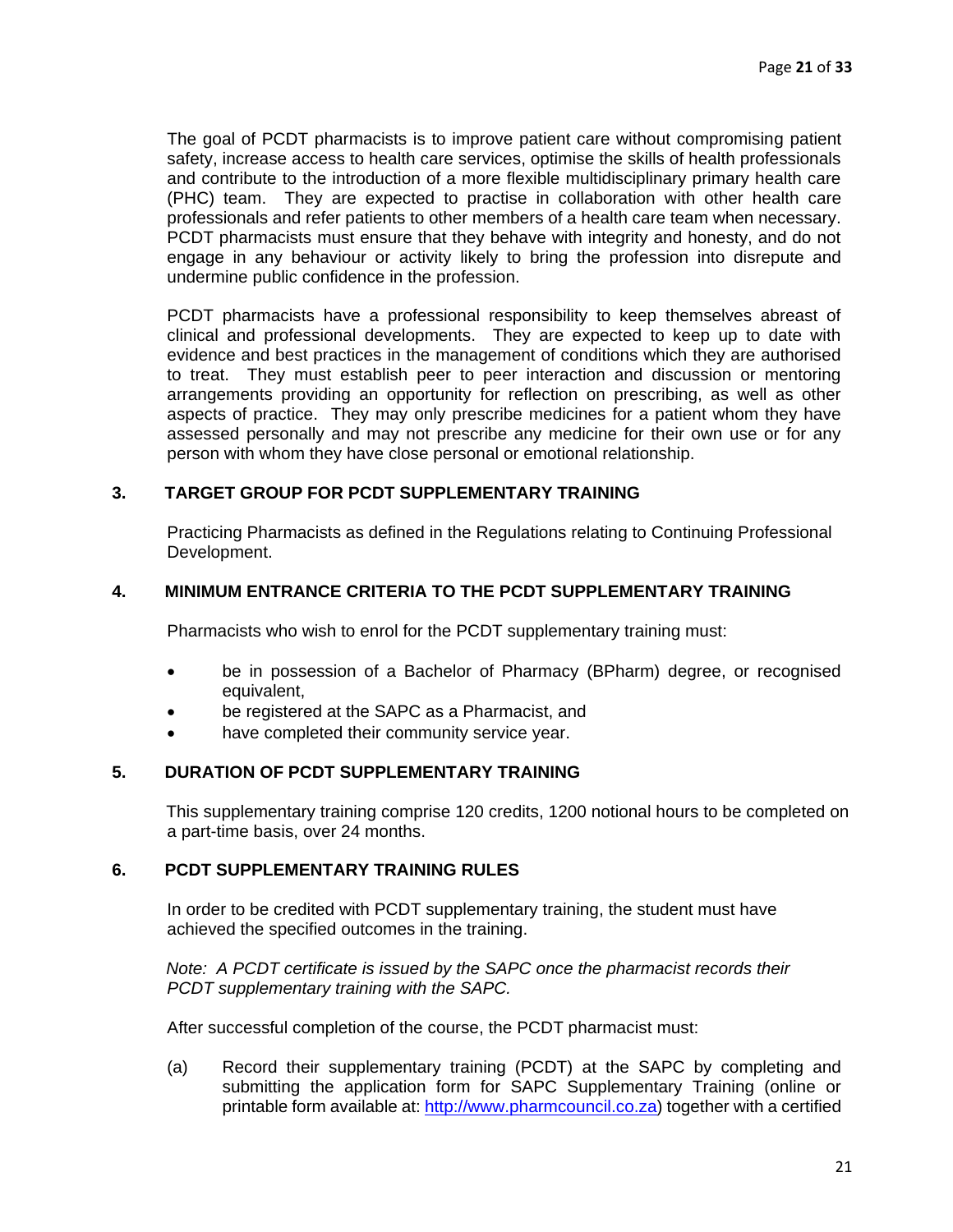copy of the pharmacist's ID, certified copies of the pharmacist's *PCDT certificate* and proof of payment of the SAPC registration fee (refer to SAPC application form).

- (b) After receiving the PCDT certificate from the SAPC the PCDT pharmacist must apply for a Section 22(A)15 permit at the NDoH (the application form can be obtained by sending an e-mail to permits@health.gov.za).
- (c) Upon receipt of the Section 22(A)15 permit from the NDoH the PCDT pharmacist must record their PCDT permit at the SAPC (form available on the website of the SAPC [\(http://www.pharmcouncil.co.za\).](http://www.pharmcouncil.co.za/)
- (d) Lastly the PCDT pharmacist must apply for a "Practice Number for a Primary Care Drug Therapist'' from the Board of Healthcare Funders of Southern Africa (BHF) (the application form can be obtained by sending an e-mail to clientservices@bhfglobal.com).

## **7. RECOGNITION OF PRIOR LEARNING**

Recognition of prior learning is not applicable.

## **8. OUTCOMES AND THE ASSOCIATED ASSESSMENT CRITERIA**

The minimum outcomes and assessment criteria of the course are tabulated below.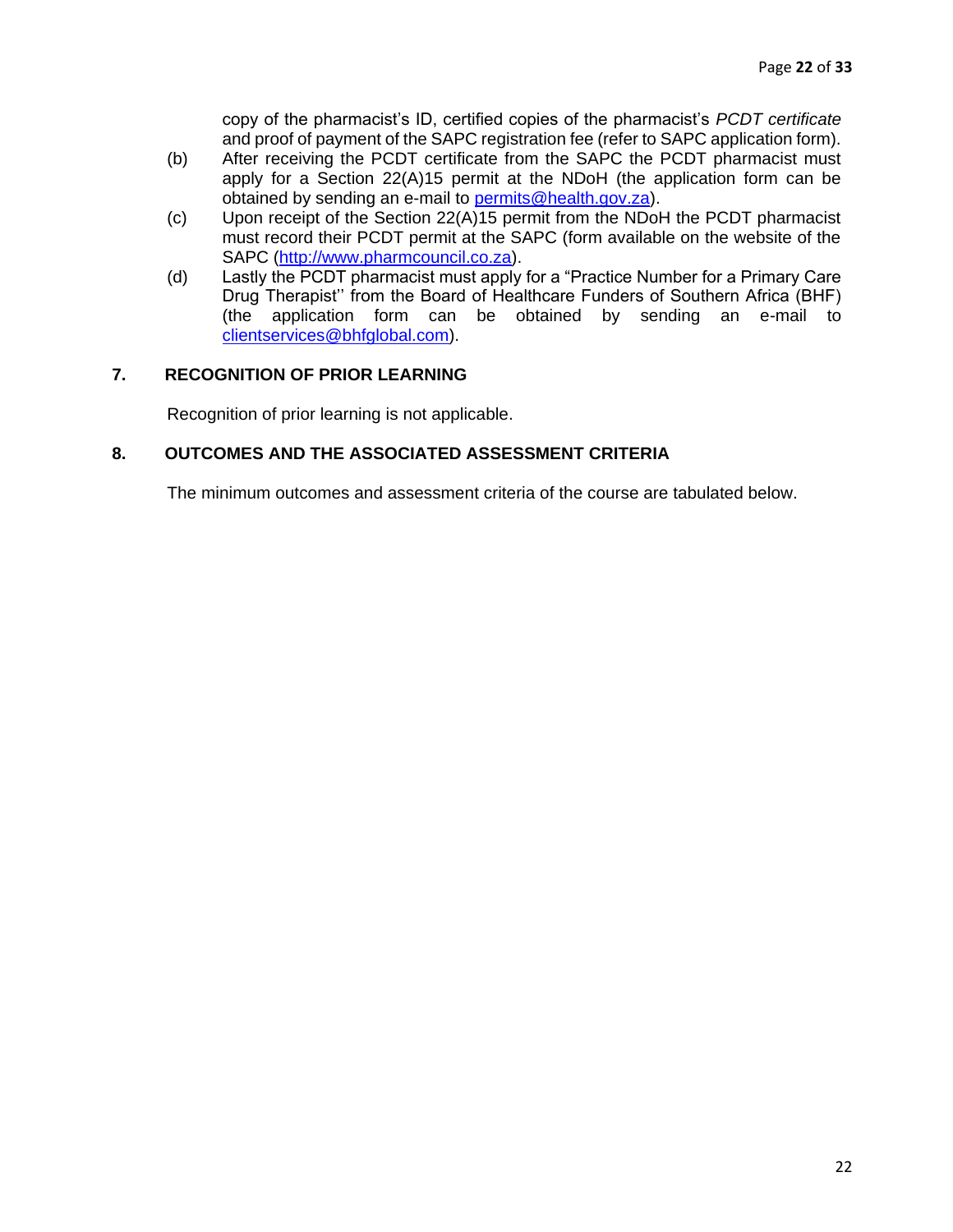| <b>Topic</b>                                          | <b>Specific outcomes</b>                                                                                                                                                                                                                 | <b>Assessment criteria</b>                                                                                                                                                                                                                                                                                                                                                                                                                                                                                                                                                                                                                    | No. of<br>credits |
|-------------------------------------------------------|------------------------------------------------------------------------------------------------------------------------------------------------------------------------------------------------------------------------------------------|-----------------------------------------------------------------------------------------------------------------------------------------------------------------------------------------------------------------------------------------------------------------------------------------------------------------------------------------------------------------------------------------------------------------------------------------------------------------------------------------------------------------------------------------------------------------------------------------------------------------------------------------------|-------------------|
| History taking and<br>patient interviewing            | Learners should have the ability to collect relevant<br>patient information and compile a complete patient<br>history.                                                                                                                   | Demonstrate effective communication skills.<br>Demonstrate the correct use of a patient<br>information and history form.<br>Obtain the relevant information (social, medical,<br>etc.) to the clinical condition.<br>Ask appropriate questions which are necessary<br>for the completion of a patient information and<br>history form.<br>Compile a complete patient history.<br>Appropriately record and store patient<br>information according to GPP.                                                                                                                                                                                      | 10                |
| Clinical examination                                  | Learners should be able to perfom physical<br>examinations related to the conditions specified in the<br>PCDT list aligned to current PHC STGs and EML.                                                                                  | Demonstrate relevant and necessary<br>$\bullet$<br>knowledge of human anatomy and physiology.<br>Identify and describe the processes of<br>$\bullet$<br>performing the relevant physical examinations.<br>Describe the procedures to be followed and the<br>$\bullet$<br>principles underlying the relevant tests.<br>Demonstrate knowledge of the relevant clinical<br>conditions, including definitions, classification,<br>etiopathology, signs and symptoms.<br>Correctly perform the relevant physical<br>examinations.<br>Perform appropriate screening test.<br>$\bullet$<br>Interpret the results of the relevant screening<br>tests. | 40                |
| Evaluation,<br>interpretation, and<br>decision making | Learners should be able to critically evaluate and<br>interpret various clinical scenarios related to the<br>conditions specified in the PCDT list aligned to current<br>PHC STGs and EML, and decide on an appropriate<br>intervention. | Evaluate the relevant patient information<br>obtained from history taking and clinical<br>examination.<br>Describe and distinguish between the signs,<br>symptoms and clinical presentation of the<br>specified conditions.<br>Demonstrate the ability to use and apply the<br>relevant aspects gained from the patient                                                                                                                                                                                                                                                                                                                       | 40                |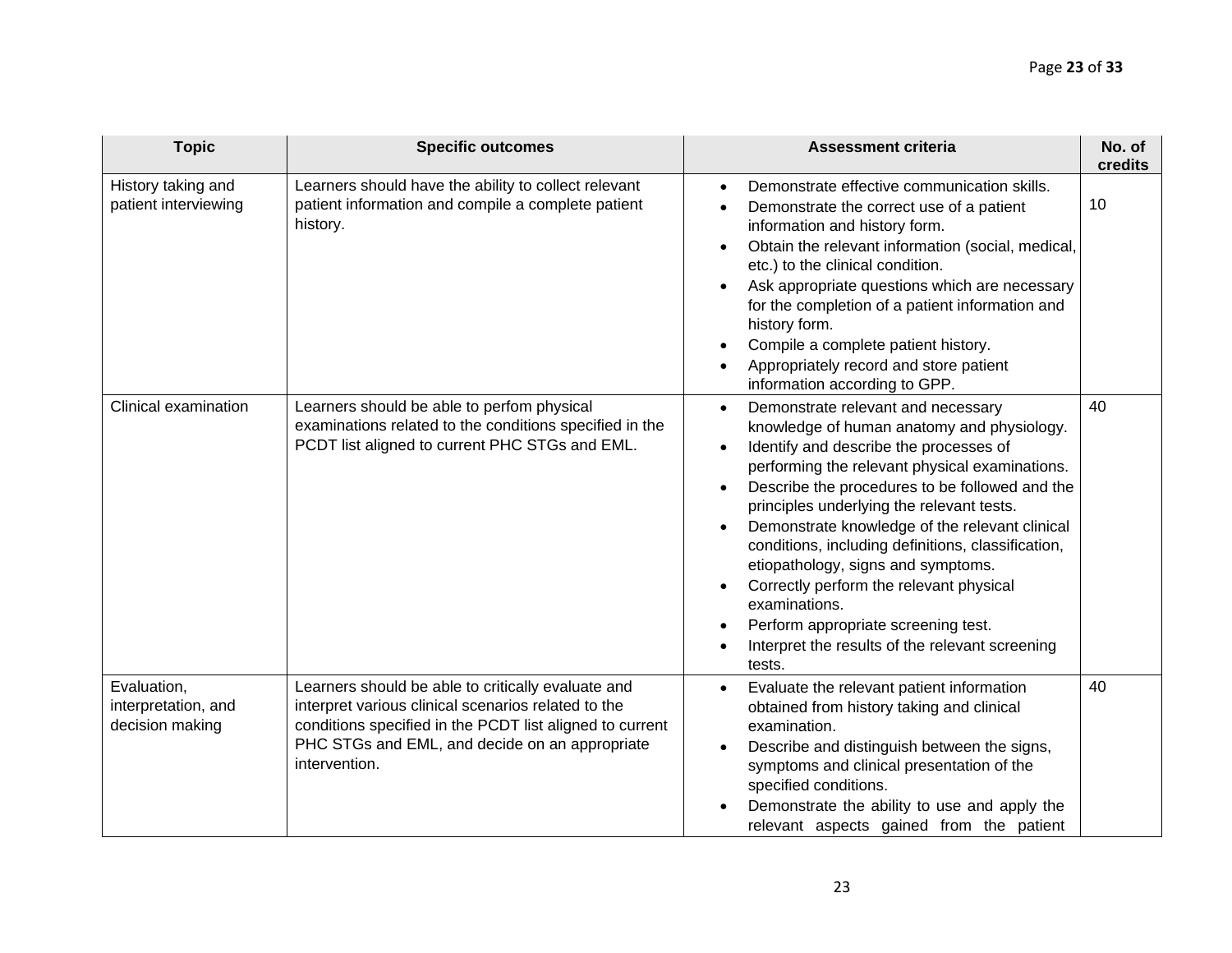| <b>Topic</b>                                                                       | <b>Specific outcomes</b>                                                                                                                                                                             | <b>Assessment criteria</b>                                                                                                                                                                                                                                                                                                                                                                                                                                                                                                                                                                                                                                                                                                                                                                                                                                                                                            | No. of<br>credits |
|------------------------------------------------------------------------------------|------------------------------------------------------------------------------------------------------------------------------------------------------------------------------------------------------|-----------------------------------------------------------------------------------------------------------------------------------------------------------------------------------------------------------------------------------------------------------------------------------------------------------------------------------------------------------------------------------------------------------------------------------------------------------------------------------------------------------------------------------------------------------------------------------------------------------------------------------------------------------------------------------------------------------------------------------------------------------------------------------------------------------------------------------------------------------------------------------------------------------------------|-------------------|
|                                                                                    |                                                                                                                                                                                                      | history and anamnesis, results of relevant<br>laboratory and/screening tests and findings of<br>physical examinations, to inform the diagnosis<br>and intervention.<br>Consider relevant differential diagnoses and<br>decide on a correct diagnosis.<br>Decide on an appropriate intervention where<br>applicable, which may include among others,<br>therapy or referral to another health care<br>professionals.                                                                                                                                                                                                                                                                                                                                                                                                                                                                                                   |                   |
| Developing a<br>pharmaceutical care<br>plan and monitoring<br>therapeutic outcomes | Learners should be able to understand, conceptualise<br>and develop an appropriate pharmaceutical care plan<br>for the conditions specified in the PCDT list aligned to<br>current PHC STGs and EML. | Draft an appropriate pharmaceutical care plan<br>$\bullet$<br>based on the patient information and a relevant<br>diagnosis.<br>Develop a plan to monitor and evaluate<br>therapeutic outcomes and make<br>recommendations regarding potential<br>amendments to the pharmaceutical care plan,<br>where necessary.<br>Identify and anticipate potential medicine-<br>related problems, and generate strategies to<br>prevent and solve problems that may arise.<br>Analyse and evaluate any prior or current<br>treatment plans for the following: medicine<br>efficacy, safety and rationale for use.<br>Monitor therapeutic outcomes and make<br>recommendations regarding potential<br>amendments to the pharmaceutical care plan,<br>where necessary.<br>Analyse and evaluate the relevant therapeutic<br>progress reports and construct correct and<br>concise recommendations in the form of a<br>written report. | 20                |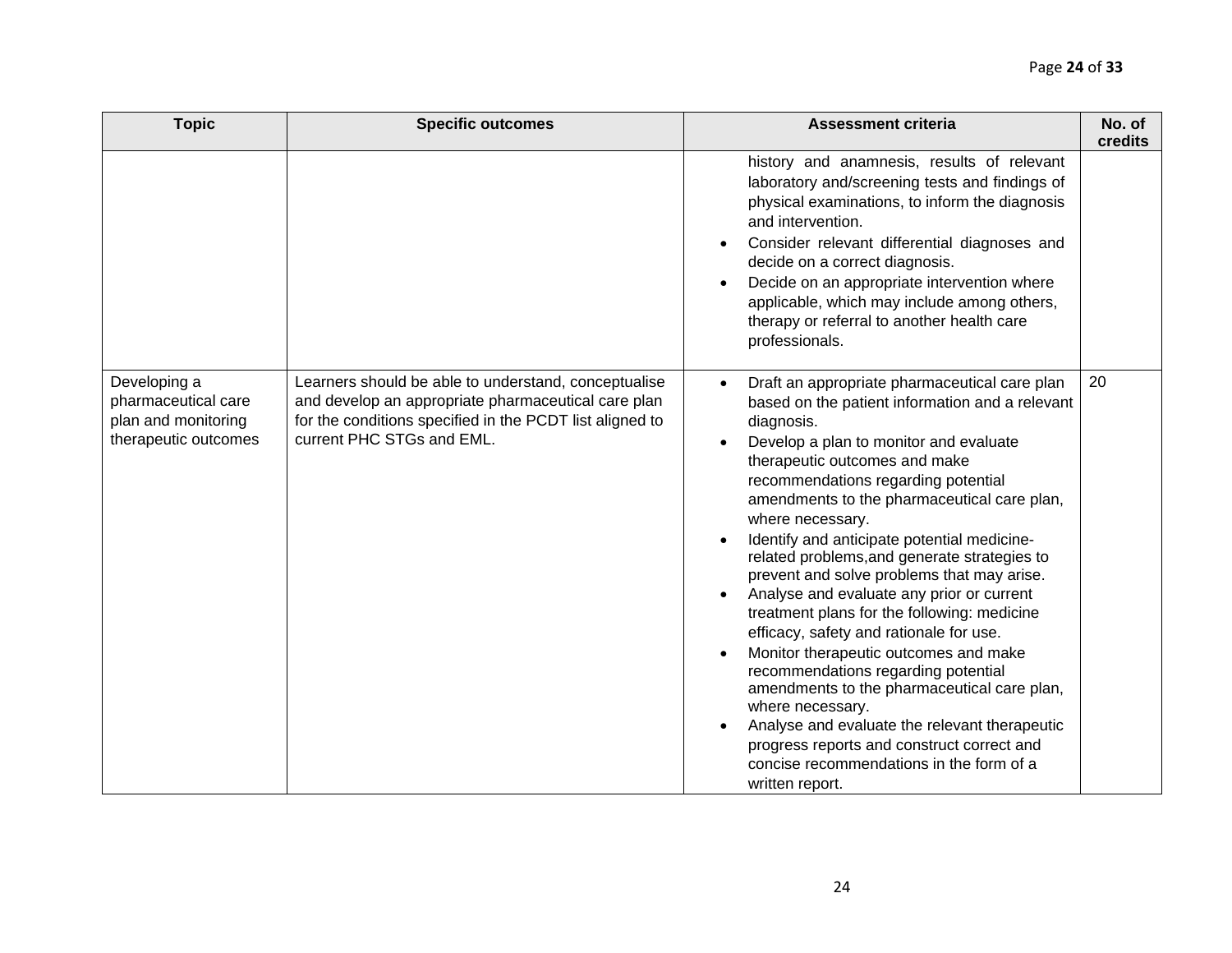| <b>Topic</b>                                | <b>Specific outcomes</b>                                                                                                                                                                                        | <b>Assessment criteria</b>                                                                                                                                                                                                                                                                                                                    | No. of<br><b>credits</b> |
|---------------------------------------------|-----------------------------------------------------------------------------------------------------------------------------------------------------------------------------------------------------------------|-----------------------------------------------------------------------------------------------------------------------------------------------------------------------------------------------------------------------------------------------------------------------------------------------------------------------------------------------|--------------------------|
| Providing patient<br>information            | Learners should be able to communicate with their<br>patients regarding their diagnosed condition and the<br>relevant pharmaceutical care plan.                                                                 | Communicate relevant information to the<br>patient relating to the diagnosed condition, the<br>pharmaceutical care plan, and other relevant<br>topics, e.g. lifestyle modification and other other<br>preventative measures.<br>Demonstrate knowledge of national<br>programmes and notifiable diseases, including<br>the guidelines thereto. | 08                       |
| Documentation and<br>record keeping         | Learner should be able to keep accurate record and<br>draft appropriate documentation.                                                                                                                          | Document and keep records of all aspects of<br>the consultation session, including patient<br>feedback regarding the information provided.<br>Draft appropriate referral letters and/or any<br>other relevant documentation.<br>Develop appropriate informed consent and<br>assent forms and ensure proper documentation<br>thereof.          | 01                       |
| Legal, professional and<br>ethical practice | Learner should be able to act in a legal, professional<br>and ethical manner in accordance to relevant legislation<br>(e.g. Pharmacy Act 53 of 1974, Medicine and Related<br>Substances Act 101 of 1965, etc.). | Act in a professional and ethical manner when<br>performing any or all of the abovementioned<br>tasks.<br>Apply GxP principles when taking and handling<br>samples.<br>Comply with all legal, professional and ethical<br>record keeping and reporting requirements.                                                                          | 01                       |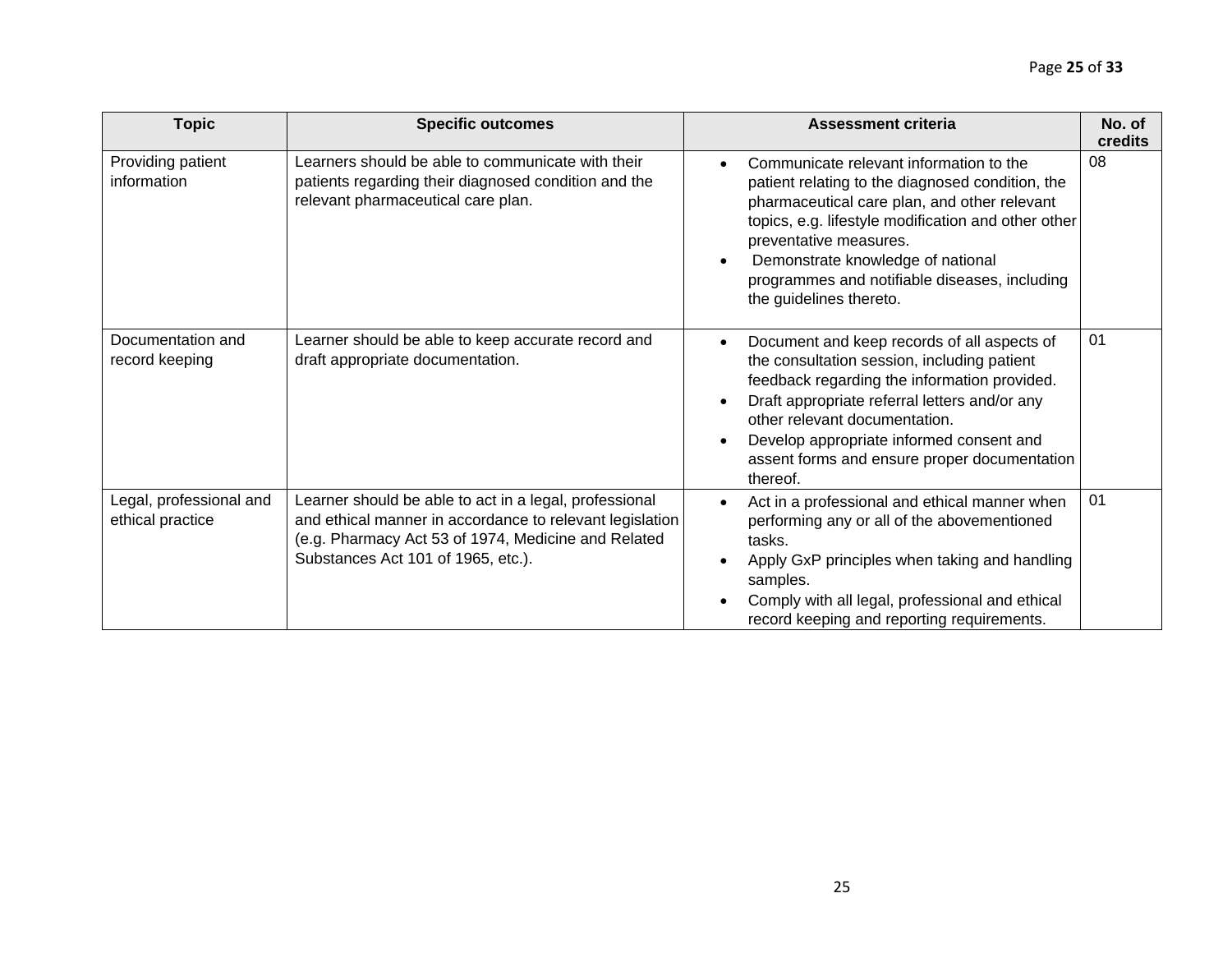# <span id="page-26-0"></span>**LIST OF ABBREVIATIONS**

| BHF:           | Board of Healthcare Funders of Southern Africa                                                                                                                                                                                                           |
|----------------|----------------------------------------------------------------------------------------------------------------------------------------------------------------------------------------------------------------------------------------------------------|
| BPharm:        | <b>Bachelor of Pharmacy</b>                                                                                                                                                                                                                              |
| GPP:           | <b>Good Pharmacy Practice</b>                                                                                                                                                                                                                            |
| GxP:           | Is a general abbreviation for the 'good practice' quality guidelines,<br>regulations, and rules, and includes Good Manufacturing Practice, Good<br>Wholesale Practice, Good Pharmacy Practice, Good Laboratory Practice,<br>Good Clinical Practice, etc. |
| HEI:           | <b>Higher Education Institution</b>                                                                                                                                                                                                                      |
| HPCSA:         | <b>Health Professions Council of South Africa</b>                                                                                                                                                                                                        |
| MBChB:         | Bachelor of Medicine and Bachelor of Surgery                                                                                                                                                                                                             |
| MCQ:           | <b>Multiple Choice Questionnaire</b>                                                                                                                                                                                                                     |
| NDoH:          | National Department of Health                                                                                                                                                                                                                            |
| OSCE:          | <b>Objective Structured Clinical Examination</b>                                                                                                                                                                                                         |
| PCDT:          | <b>Primary Care Drug Therapy</b>                                                                                                                                                                                                                         |
| PHC STG & EML: | Primary Health Care Standard Treatment Guidelines and<br><b>Essential Medicines List</b>                                                                                                                                                                 |
| PHC:           | <b>Primary Health Care</b>                                                                                                                                                                                                                               |
| SAPC:          | South African Pharmacy Council                                                                                                                                                                                                                           |
| SAQA:          | South African Qualifications Authority                                                                                                                                                                                                                   |
|                |                                                                                                                                                                                                                                                          |

# **6. CRITICAL CROSS-FIELD OUTCOMES**

- Identifying and solving problems in which responses display that responsible decisions using critical and creative thinking have been made.
- Working effectively with others as a member of a team, group, organisation, community.
- Organising and managing oneself and one's activities responsibly and effectively.
- Collecting, analysing, organising and critically evaluating information.
- Communicating effectively using visual, mathematical and/or language skills in the modes of oral and/or written persuasion.
- Using science and technology effectively and critically, showing responsibility towards the environment and health of others.
- Demonstrating an understanding of the world as a set of related systems by recognising that problem-solving contexts do not exist in isolation.
- Contributing to the full personal development of each student and the social and economic development of society at large, by making it the underlying intention of any programme of learning to make an individual aware of the importance of:
	- reflecting on and exploring a variety of strategies to learn more effectively;
	- participating as responsible citizens in the lives of local, national and global communities;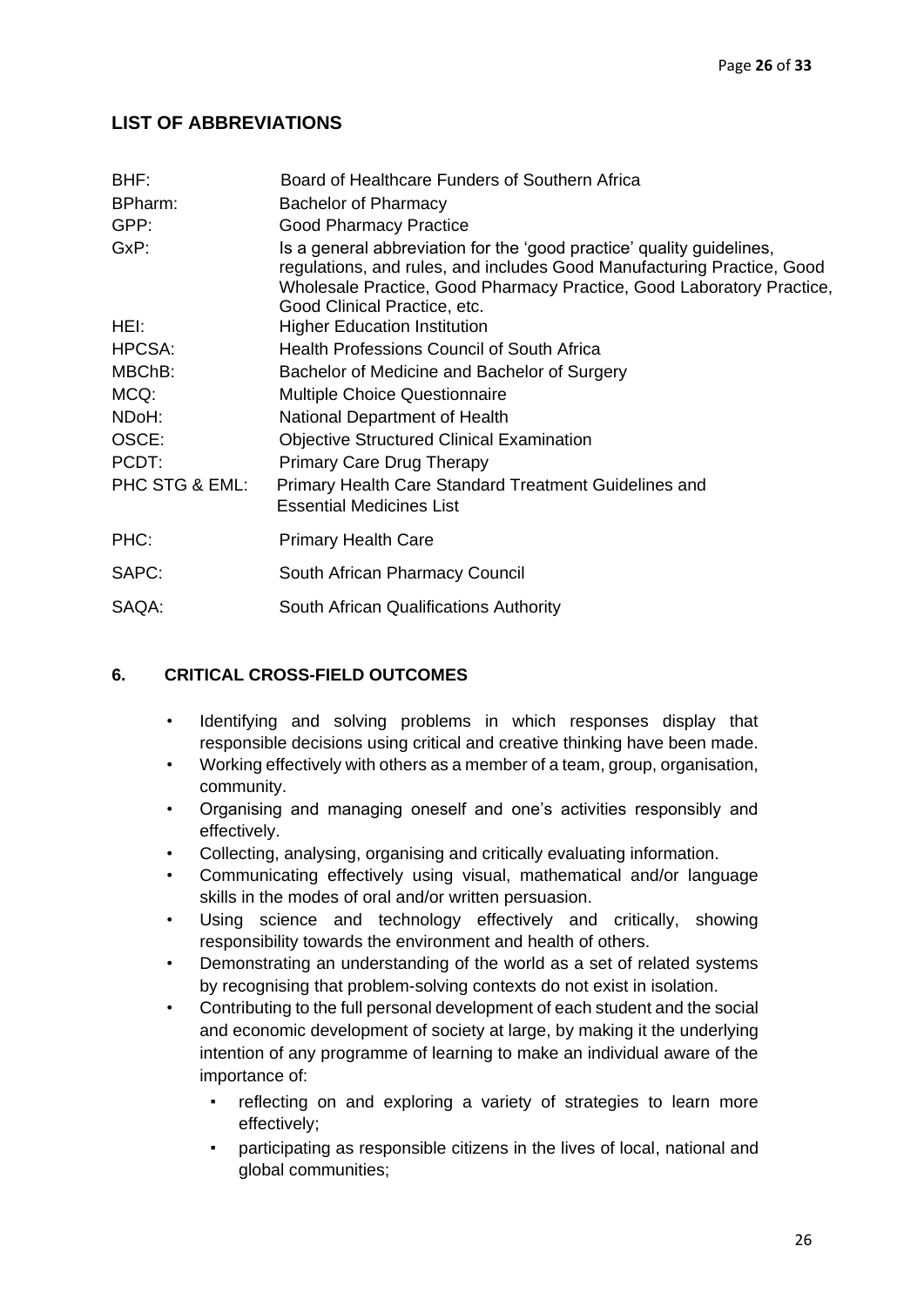▪ being culturally and aesthetically sensitive across a range of social contexts.

## **7. QUALIFICATIONS AND EXPERIENCE OF PRESENTERS/FACILITATORS**

The presenters/facilitators of the course must:

- have an undergraduate pharmacy qualification i.e. Bachelor of Pharmacy (BPharm) degree, or recognised equivalent, plus a relevant postgraduate qualification;
- be registered as a Pharmacist with the SAPC:
- have completed the PCDT supplementary training;
- have recorded their PCDT supplementary training with the SAPC; and
- preferably be in possession of a valid Section 22A(15) permit issued by the NDoH.

At least one presenter for the practical component must:

- have a MBChB degree, or recognised equivalent; and
- be registered as a medical practitioner at the Health Professions Council of South Africa (HPCSA);

## **8. STANDARDS FOR PRESENTATION OF THE PCDT SUPPLEMENTARY TRAINING**

The PCDT course must be presented by any HEI and accredited provider of the SAPC.

## **9. MODE OF DELIVERY**

PCDT is supplementary training for pharmacists and must be presented in a manner that allow flexible study hours. Any other mode of delivery should allow flexible study hours. The HEI must have a reliable electronic platform that makes provision for sharing of study material and resources. This platform must have access control and at a minimum allow for the following:

- General announcements:
- Communication with students;
- Resources and training material (including study guides, PowerPoint<sup>®</sup> presentations, video's);
- Submission of work assignments; and
- Online test and examinations.

A comprehensive course reader/study guide must be available for the courses. This must guide the student through the learning process and should integrate all the topics. Additional textbooks and references must also be used.

At least one contact session/workshop (minimum 2 days) must form part of practical component. The purpose of the contact session is to equip the student with the necessary practical examination skills required to examine a patient. The students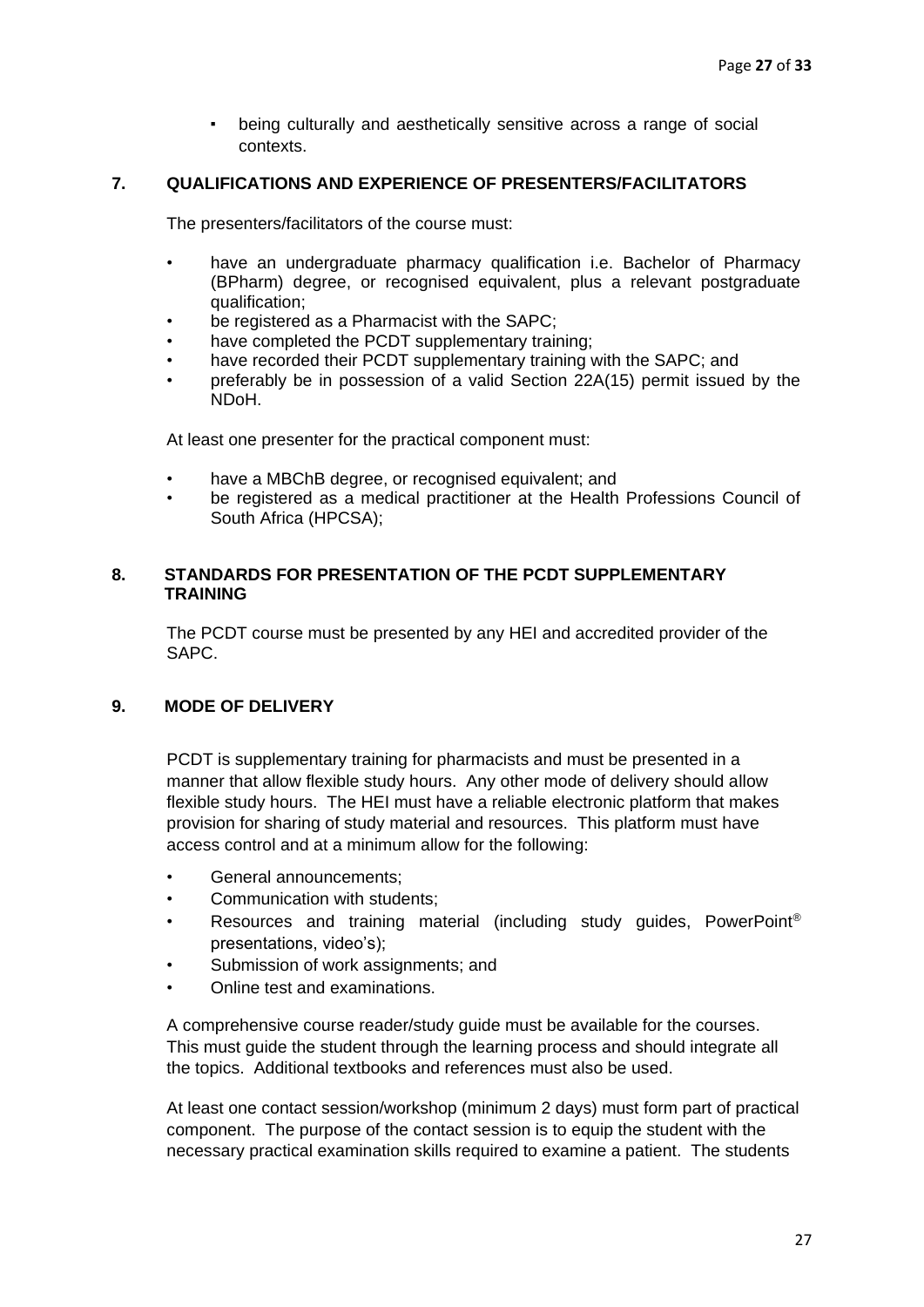must attend the contact session before commencing with their 200 health examinations.

#### **10. ASSESSMENT OF THE PCDT SUPPLEMENTARY TRAINING**

The method of assessment for the courses must include both formative and summative assessment. Formative assessment in the form of work assignments and formal summative assessment by means of an examination at the end of the course should be included. The examination must be in the form of a written/online examination. The assessment of the practical component must be in the form of an OSCE. Admission to the examination is obtained through proof of participation, confirming that the leaner has met the requirement for admission to the examination.

## **Practical component**

Compilation of a portfolio (containing at least 200 patient examinations on a PCH level) is an integral part of the practical component. The 200 patient examinations must include all the conditions listed in the PHC STG & EML in line with the scope of practice of a PCDT pharmacist.

The portfolio must contain at least 200 patient examinations and should include at least the following number of patient examinations per condition:

| <b>Section</b><br>(as per PHC STG<br>& EML Chapters) | <b>Conditions</b>                          | <b>Number of health</b><br>examinations |
|------------------------------------------------------|--------------------------------------------|-----------------------------------------|
| 1                                                    | Dental and oral                            | <b>Min. 5</b>                           |
| $\overline{2}$                                       | Gastro-intestinal                          | <b>Min. 20</b>                          |
| $\overline{\mathbf{3}}$                              | <b>Blood and nutrition</b>                 | Min. 10                                 |
| 4                                                    | Cardiovascular                             | <b>Min. 20</b>                          |
| 5                                                    | Skin                                       | <b>Min. 5</b>                           |
| 6                                                    | Obstetrics and gynaecology                 | Min. 10                                 |
| $\overline{7}$                                       | Family planning                            | Min. 10                                 |
| 8                                                    | Kidney and urology                         | Min. 20                                 |
| 9                                                    | Endocrine                                  | <b>Min. 5</b>                           |
| 10                                                   | Infections and related conditions          | Min. 10                                 |
| 11                                                   | HIV                                        | Min. 10                                 |
| 12                                                   | Sexually transmitted diseases <sup>1</sup> | Min. 10                                 |
| 13                                                   | Immunisation                               | <b>Min. 10</b>                          |
| 14                                                   | Musculoskeletal                            | <b>Min. 5</b>                           |
| 15                                                   | Central nervous system                     | <b>Min. 5</b>                           |
| 16                                                   | Mental health                              | Min. 5                                  |

<sup>1</sup> Syndromic STI diagnosis and treatment, no genitourinary examination is allowed, as it does not form part of the scope of practice of a PCDT pharmacist.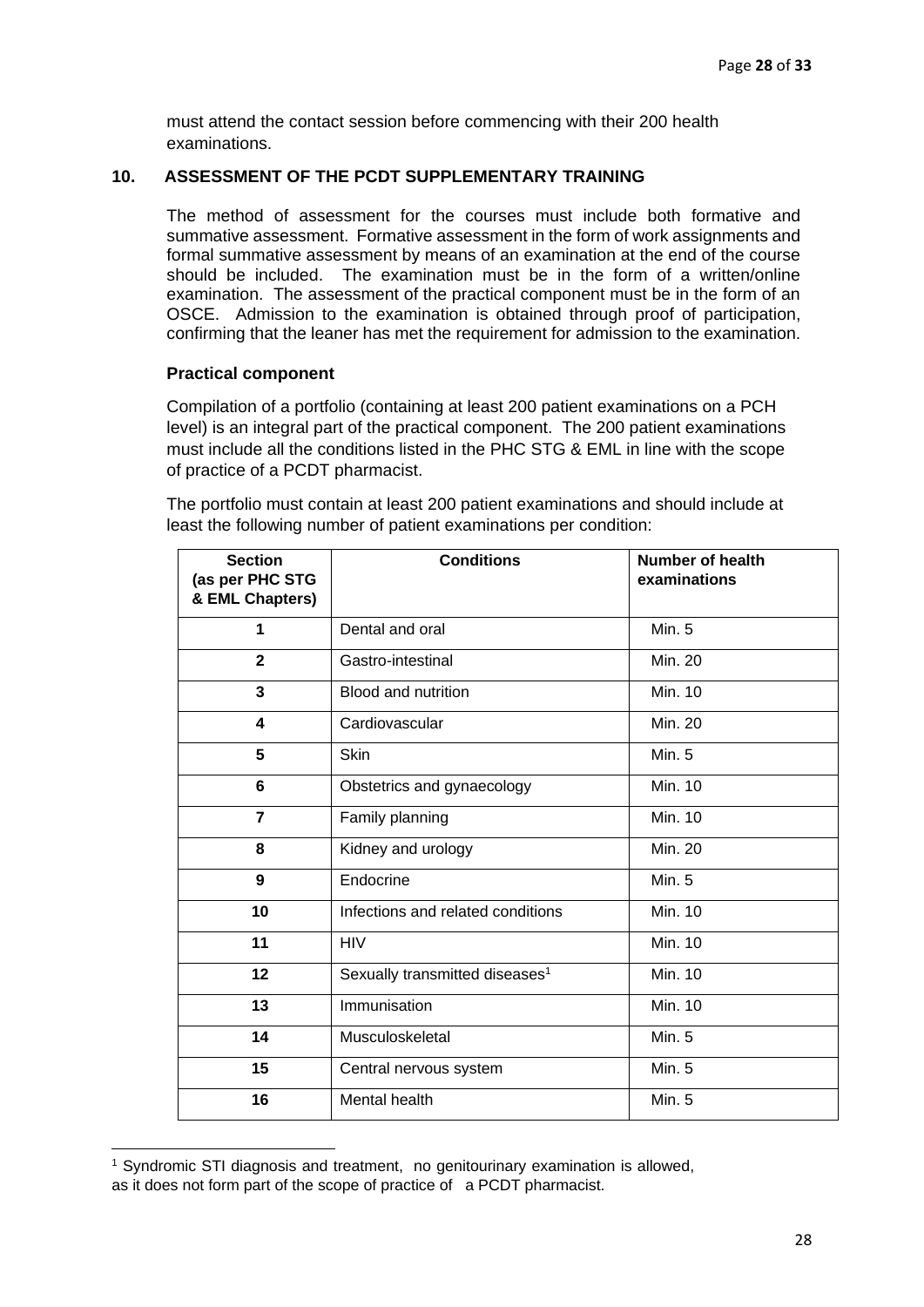| <b>Section</b><br>(as per PHC STG<br>& EML Chapters) | <b>Conditions</b>      | <b>Number of health</b><br>examinations |
|------------------------------------------------------|------------------------|-----------------------------------------|
| 17                                                   | Respiratory            | Min. 20                                 |
| 18                                                   | Eye                    | Min. 10                                 |
| 19                                                   | Ear, nose and throat   | Min. 20                                 |
| 20                                                   | Pain                   | Min. 5                                  |
| 21                                                   | Trauma and emergencies | Min. 5                                  |

Each student's portfolio must be evaluated prior to practical examination at the end of the course. The portfolios must meet at least the following acceptance criteria:

- contain a minimum of 200 valid patient examinations (as per minimum number listed above);
- include intramuscular (IM) and immunisation administrations;
- in cases where the doctor/nurse/health care professional prescribed medicine that is not within the scope of a PCDT pharmacist the student must have made a note on what he/she (as PCDT pharmacist) would have done if this patient came to the pharmacy clinic (including referral to a doctor).
- Each health examination must include the correct medication (that a PCDT pharmacist may prescribe as per the PCDT medicine list), medicine strength, dosage and duration of treatment.
- Health examination which are not on a PHC level do not count as suitable cases for the portfolio. The student must be able to distinguish between (i) medication which is regularly available in the pharmacy as OTC medication, (ii) medication allowed to be prescribed by the PCDT pharmacist (in accordance tot the PCDT medicine list and PH STG & EML) and (iii) medication which may only be prescribed by a medical practitioner (doctor's prescription).

Portfolios that does not meet the requirements may be returned to the student for correction/ additional health examinations and may be submitted by the student before the next practical examination opportunity.

# **11. PROCESS OF APPEAL**

A process must be in place in cases where students disagree with the outcome of an assessment (written of practical). Appeals against assessment decisions on the demonstration of competence by candidates must be described in the study guide of the course.

## **12. PROCESS IN CASE OF DISHONESTY AND PLAGIARISM**

Students must be warned against dishonesty and plagiarism. A procedure must be in place to address this kind of misconduct and in serious cases, should be reported to the SAPC.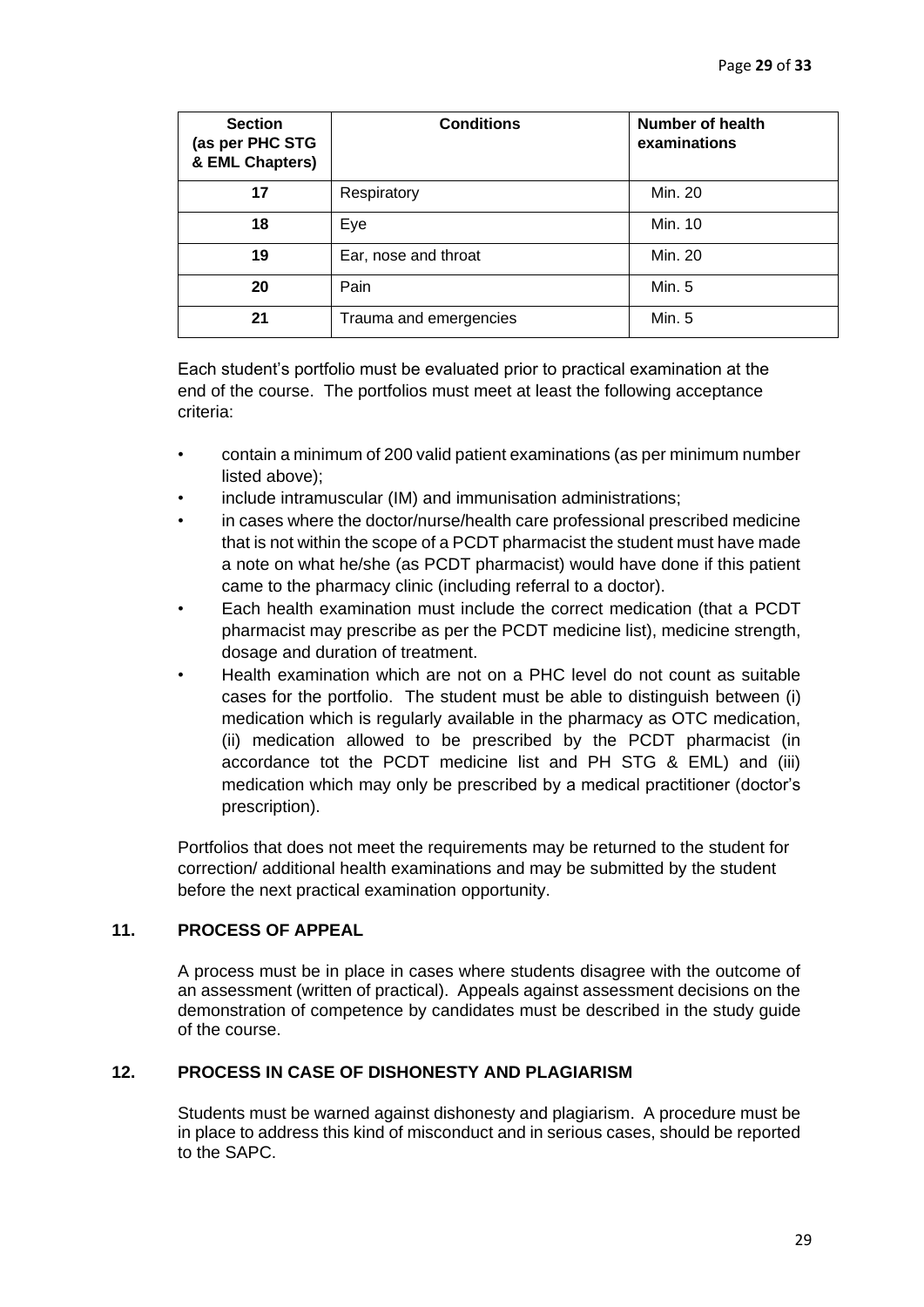## **13. CERTIFICATION METHODS AND PROCEDURES**

Procedures must be in place to ensure that certification of the students is managed in a secure and safe manner. The security and accuracy of certificates during printing, filing and distribution must be assured. The following minimum information is required for certification of the course:

- provider name and/or logo
- name of the course
- student's full name (first names followed by surname)
- date of issue of the certificate
- signatories

## **14. FACILITIES, EQUIPMENT AND CONSUMABLES**

The physical facilities of the HEI must be adequate. Essential physical facilities must include offices for administrative staff and course presenters, lecture rooms and clinical simulation laboratory (for presentation of compulsory contact session/workshops). The facilities must be adequately equipped to at least cover the conditions specified in the PCDT list aligned to current PHC STGs and EML, well maintained and provide a reasonably attractive environment for teaching and learning.

The facilities, including lecture rooms and clinical simulation laboratory, must be sufficient in number and adequate in size to accommodate the number of students. The clinical simulation laboratory must also provide adequate storeroom facilities for housing of equipment and supplies and must include areas for practice simulations and an area(s) where the practical examination can be held.

The equipment in the clinical simulation laboratory must include (in sufficient amounts) at least the following:

- hospital bed/patient examination bed,
- stethoscope.
- otoscope (with different size earpieces),
- sphygmomanometer or calibrated blood pressure apparatus,
- tuning fork.
- blood glucose meter, lancets and test strips,
- cholesterol meter,
- peak flow meter and disposable mouth pieces,
- tonque depressors.
- disposable rubber gloves,
- clinical thermometer,
- alcohol swabs of 70% alcohol solution or surgical spirits,
- towels or paper towels,
- disinfectants for equipment,
- soap and water for washing of hands.
- applicable equipment for approved screening tests,
- mirror.
- scale plus baby scale,
- height chart and tape measure, and
- equipment for first aid, e.g. plaster, gauze, cotton wool, sterile wound dressings, scissors.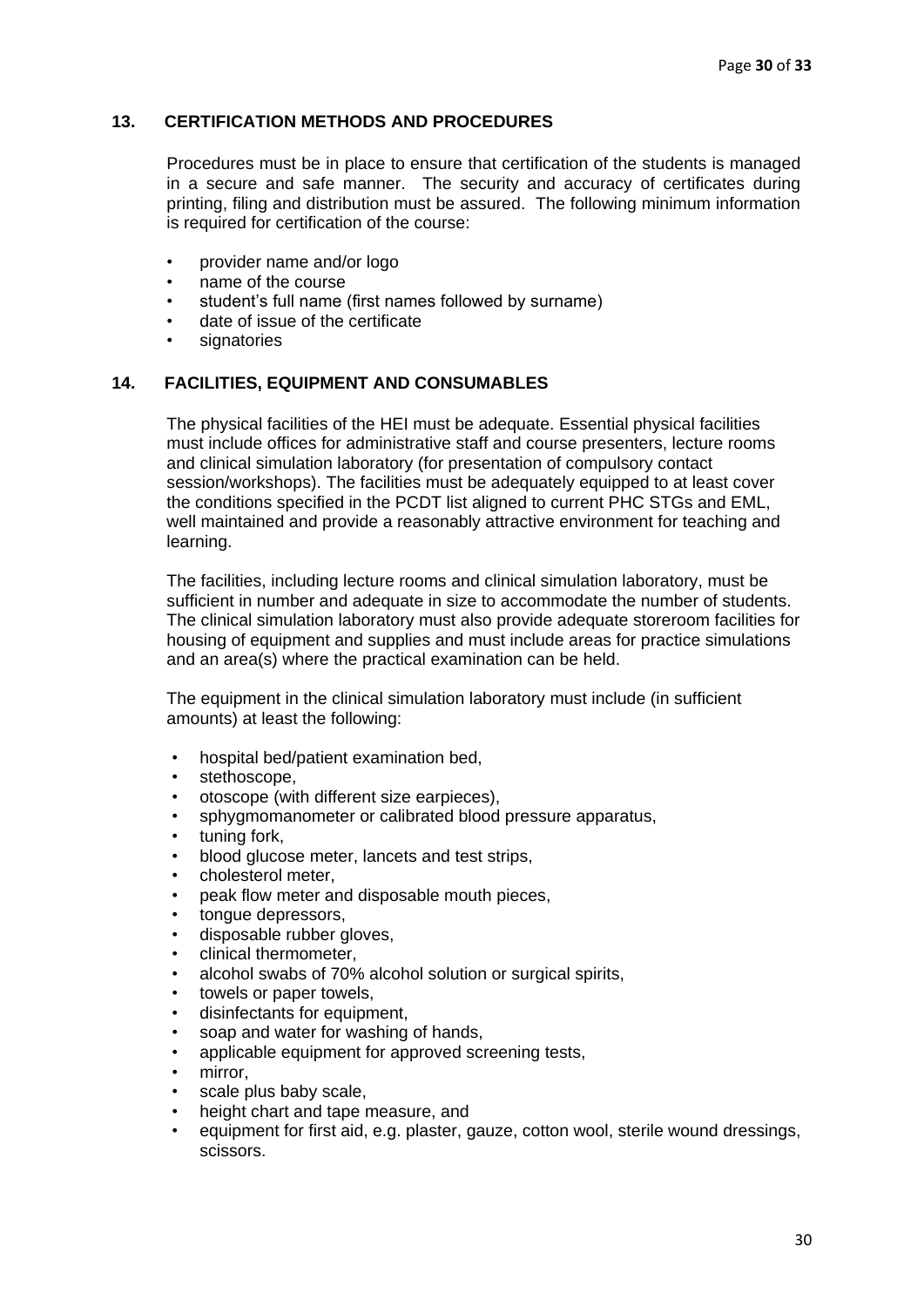# **15. STANDARDS FOR ADMINISTRATION AND RECORD KEEPING**

A student administration system must be available for maintaining and updating detailed information about each enrolled student. Information must include but not be limited to the following:

- student's full names and surname,
- maiden name (if applicable),
- identification number,
- cell phone number,
- e-mail address.
- postal address,
- qualifications, and
- past employment (indicating work experience in a clinical environment).

The system must include a functionality to generate a document that can be used as "Proof of Registration" for each enrolled student.

The student administration system must also allow for record keeping of the marks that each student has obtained for the course and must include a functionality to generate an "Academic Record" for each student. Confidentiality of personal information must be maintained at all times.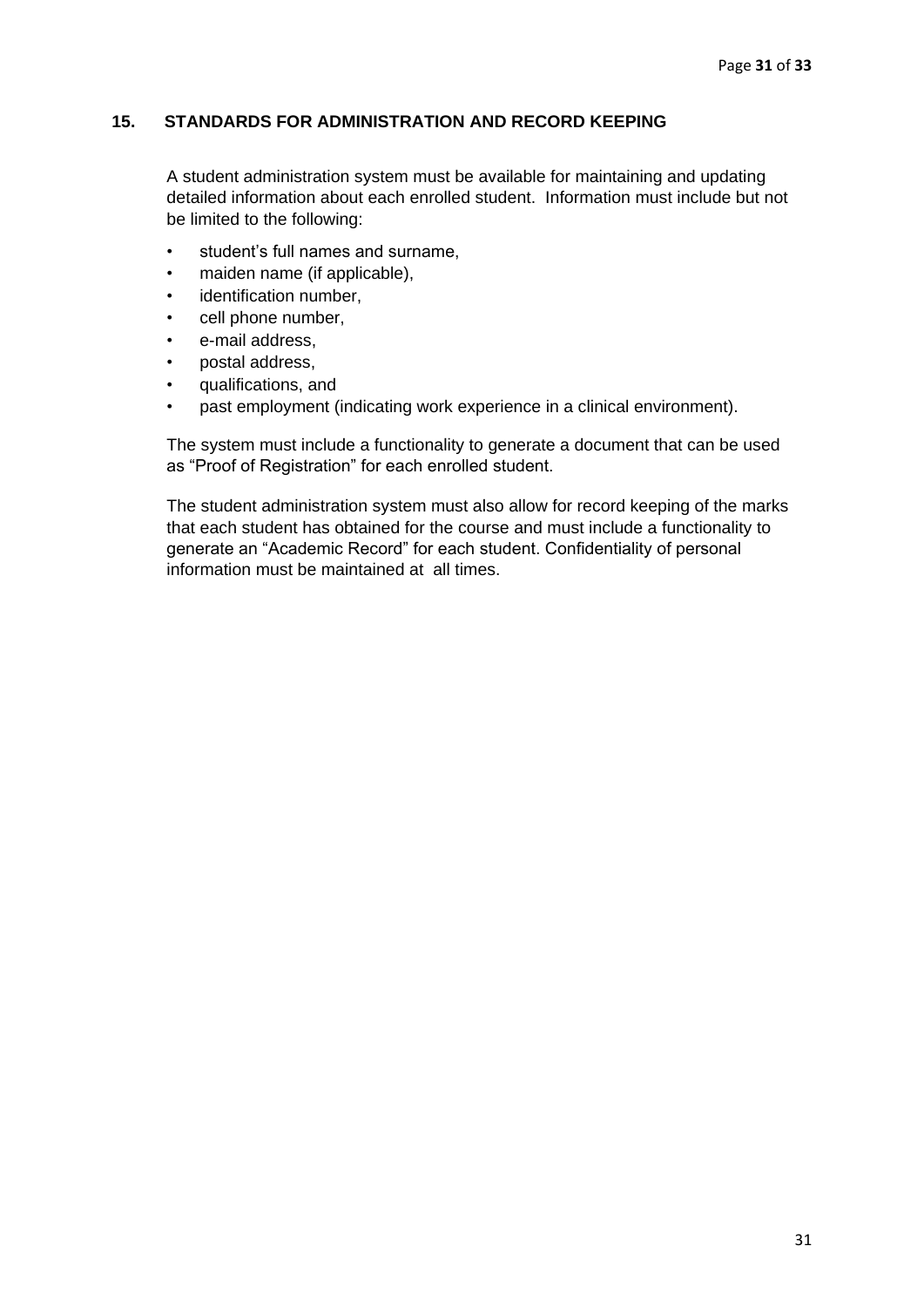# <span id="page-32-0"></span>**APPENDIX A - PCDT medicine list**

| DEPARTMENT OF HEALTH<br>health<br><b>AFFORDABLE MEDICINES: LICENSING UNIT</b><br><b>Cnr Struben and Thabo Sehume Streets</b><br>Department:<br>Pretoria<br>Health<br><b>REPUBLIC OF SOUTH AFRICA</b><br>Tel: 012 395 8315<br>Email: permits@health.gov.za<br>V2, 22 March 2017<br>PRIMARY CARE DRUG THERAPY LIST ALIGNED TO THE<br>STANDARD TREATMENT GUIDELINES AND ESSENTIAL MEDICINES LIST<br>NOTE: It is incumbent upon the permit holder to remain abreast of revisions and updates of the Standard Treatment Guidelines and |                                                                                                         |                                                                                                                                                                                                        |  |  |  |
|-----------------------------------------------------------------------------------------------------------------------------------------------------------------------------------------------------------------------------------------------------------------------------------------------------------------------------------------------------------------------------------------------------------------------------------------------------------------------------------------------------------------------------------|---------------------------------------------------------------------------------------------------------|--------------------------------------------------------------------------------------------------------------------------------------------------------------------------------------------------------|--|--|--|
|                                                                                                                                                                                                                                                                                                                                                                                                                                                                                                                                   | <b>Essential Medicines List</b>                                                                         |                                                                                                                                                                                                        |  |  |  |
| <b>CONDITION</b>                                                                                                                                                                                                                                                                                                                                                                                                                                                                                                                  | <b>ICD 10 CODE</b>                                                                                      | <b>NOTES</b>                                                                                                                                                                                           |  |  |  |
| PRIMARY HEALTH CARE LEVEL STGS AND EML, 2014<br><b>Gastro-intestinal conditions</b>                                                                                                                                                                                                                                                                                                                                                                                                                                               |                                                                                                         |                                                                                                                                                                                                        |  |  |  |
| Diarrhoea, chronic, in adults (Giardiasis)                                                                                                                                                                                                                                                                                                                                                                                                                                                                                        | A07.1/K52.9                                                                                             | This is treatment of Diarrhoea for more than two<br>weeks. The standard treatment guidelines<br>requires that the practitioner provides empiric<br>treatment for giardiasis before referring patients. |  |  |  |
| Nausea and vomiting, non-specific                                                                                                                                                                                                                                                                                                                                                                                                                                                                                                 | R <sub>11</sub>                                                                                         |                                                                                                                                                                                                        |  |  |  |
| Dyspepsia, heartburn and indigestion                                                                                                                                                                                                                                                                                                                                                                                                                                                                                              | K30/R12                                                                                                 | Practitioner to provide standard treatment as per<br>standard treatment quidelines for 14 days and if<br>symptoms recur after 14 days, refer to a doctor.                                              |  |  |  |
| <b>Skin conditions</b>                                                                                                                                                                                                                                                                                                                                                                                                                                                                                                            |                                                                                                         |                                                                                                                                                                                                        |  |  |  |
| Acne vulgaris                                                                                                                                                                                                                                                                                                                                                                                                                                                                                                                     | L70.0                                                                                                   |                                                                                                                                                                                                        |  |  |  |
| <b>Obstetrics and gynaecology</b>                                                                                                                                                                                                                                                                                                                                                                                                                                                                                                 |                                                                                                         |                                                                                                                                                                                                        |  |  |  |
| Dysmenorrhea                                                                                                                                                                                                                                                                                                                                                                                                                                                                                                                      | N94.4 - N94.6                                                                                           |                                                                                                                                                                                                        |  |  |  |
| <b>Family planning</b>                                                                                                                                                                                                                                                                                                                                                                                                                                                                                                            |                                                                                                         |                                                                                                                                                                                                        |  |  |  |
| Contraception, injectable                                                                                                                                                                                                                                                                                                                                                                                                                                                                                                         | Z30.0/ Z30.4                                                                                            | Injection technique is part of the PCDT training.<br>The administration of injections is routine practice.                                                                                             |  |  |  |
| Contraception, oral                                                                                                                                                                                                                                                                                                                                                                                                                                                                                                               | Z30.0/Z30.4                                                                                             |                                                                                                                                                                                                        |  |  |  |
| Kidney and urological disorders: urinary tract infection                                                                                                                                                                                                                                                                                                                                                                                                                                                                          |                                                                                                         |                                                                                                                                                                                                        |  |  |  |
| Uncomplicated cystitis (Adults)                                                                                                                                                                                                                                                                                                                                                                                                                                                                                                   | N30.0/N30.9                                                                                             |                                                                                                                                                                                                        |  |  |  |
| Complicated cystitis (Adults)                                                                                                                                                                                                                                                                                                                                                                                                                                                                                                     | N30.0-4/ N30.8/ N30.9                                                                                   |                                                                                                                                                                                                        |  |  |  |
| Complicated cystitis for pregnant women                                                                                                                                                                                                                                                                                                                                                                                                                                                                                           | O23.1                                                                                                   |                                                                                                                                                                                                        |  |  |  |
| Infections and related conditions                                                                                                                                                                                                                                                                                                                                                                                                                                                                                                 |                                                                                                         |                                                                                                                                                                                                        |  |  |  |
| Pyrexia (= Fever in EDL)                                                                                                                                                                                                                                                                                                                                                                                                                                                                                                          | R50.0/ R50.1/ R50.8/ R50.9                                                                              | Antipyretic agents are not indicated with the sole<br>aim of reducing body temperature in children and<br>adults with fever                                                                            |  |  |  |
| <b>Musculoskeletal conditions</b>                                                                                                                                                                                                                                                                                                                                                                                                                                                                                                 |                                                                                                         |                                                                                                                                                                                                        |  |  |  |
| Gout, acute                                                                                                                                                                                                                                                                                                                                                                                                                                                                                                                       | M10.00 - 09/ M10.90 - 99                                                                                |                                                                                                                                                                                                        |  |  |  |
| Osteoarthritis                                                                                                                                                                                                                                                                                                                                                                                                                                                                                                                    | M13.00-19/M13.80-99/M15.0/M15.3/M15.8/M15.9/ M16.0-<br>9/M18.0-5/M18.9/M19.00-09/M19.20-9/M19.80-M19.99 |                                                                                                                                                                                                        |  |  |  |
| <b>Rheumatoid Arthritis</b>                                                                                                                                                                                                                                                                                                                                                                                                                                                                                                       | M05.90-99/M06.90-99                                                                                     |                                                                                                                                                                                                        |  |  |  |
| <b>Respiratory conditions</b>                                                                                                                                                                                                                                                                                                                                                                                                                                                                                                     |                                                                                                         |                                                                                                                                                                                                        |  |  |  |
| Acute bronchitis in adults and adolescents                                                                                                                                                                                                                                                                                                                                                                                                                                                                                        | J20.9                                                                                                   |                                                                                                                                                                                                        |  |  |  |
| Pneumonia uncomplicated in adults (exclusions 118.0-2/118.8-9<br>paediatrics and over 65 years)                                                                                                                                                                                                                                                                                                                                                                                                                                   |                                                                                                         |                                                                                                                                                                                                        |  |  |  |
| Acute asthma & acute exacerbations of COPD                                                                                                                                                                                                                                                                                                                                                                                                                                                                                        | J46/J45.9                                                                                               |                                                                                                                                                                                                        |  |  |  |
| Chronic Asthma                                                                                                                                                                                                                                                                                                                                                                                                                                                                                                                    | J45.0/J45.1/J45.8/J45.9                                                                                 | If control is inadequate refer to doctor                                                                                                                                                               |  |  |  |